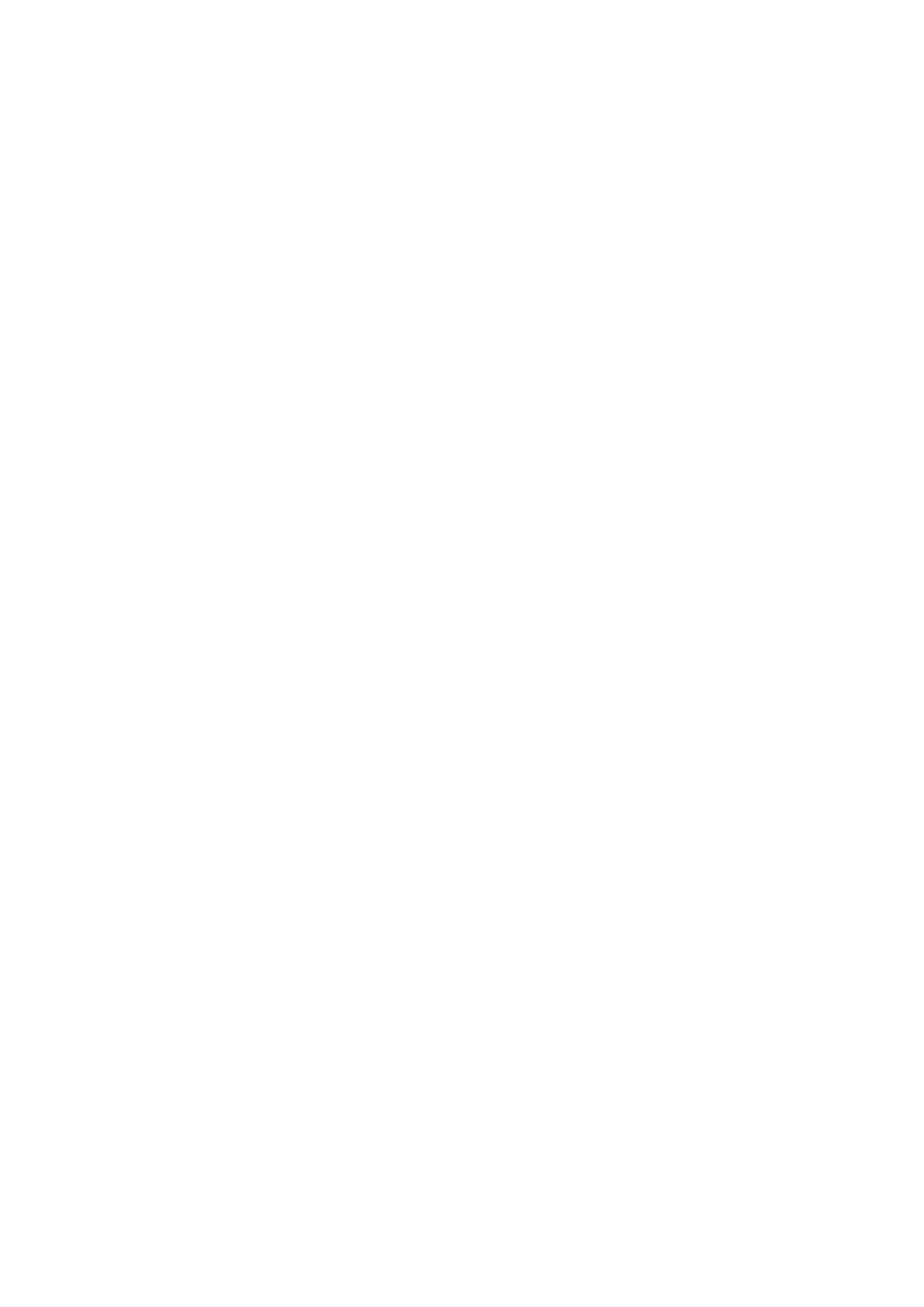# **HEALTH ACT 1911 LOCAL GOVERNMENT ACT 1995**

SHIRE OF KALAMUNDA

# **HEALTH LOCAL LAW 2011**

# **CONTENTS**

# **PART 1—PRELIMINARY**

# Clause

- 1.1 Citation
- 1.2 Application

1.3 Repeal

- 1.4 Commencement
- 1.5 Interpretation

## **PART 2—SANITATION**

*Division 1—Sanitary conveniences* 

- 2.1 Interpretation
- 2.2 Dwelling house
	- 2.3 Premises other than a dwelling house
	- 2.4 Maintenance of sanitary conveniences and fittings
	- 2.5 Public sanitary conveniences
	- 2.6 Installation

*Division 2—Bathrooms* 

2.7 Bathrooms

*Division 3—Wet areas* 

2.8 Wet areas

# **PART 3—HOUSING AND GENERAL**

*Division 1—Maintenance of houses* 

- 3.1 Dwelling house maintenance
- 3.2 Maintenance of guttering and downpipes

*Division 2- Ventilation of houses* 

- 3.3 Exemption for recreational campsites
- 3.4 Overcrowding
- 3.5 Calculate sufficient space
- 3.6 Ventilation

## *Division 3—Water supply*

- 3.7 Water supply
- 3.8 Rainwater tanks
- 3.9 Wells
	- 3.10 Pollution

### *Division 4—Secondhand furniture, bedding and clothing*

- 3.11 Prohibition of sale
- 3.12 Prohibition of possession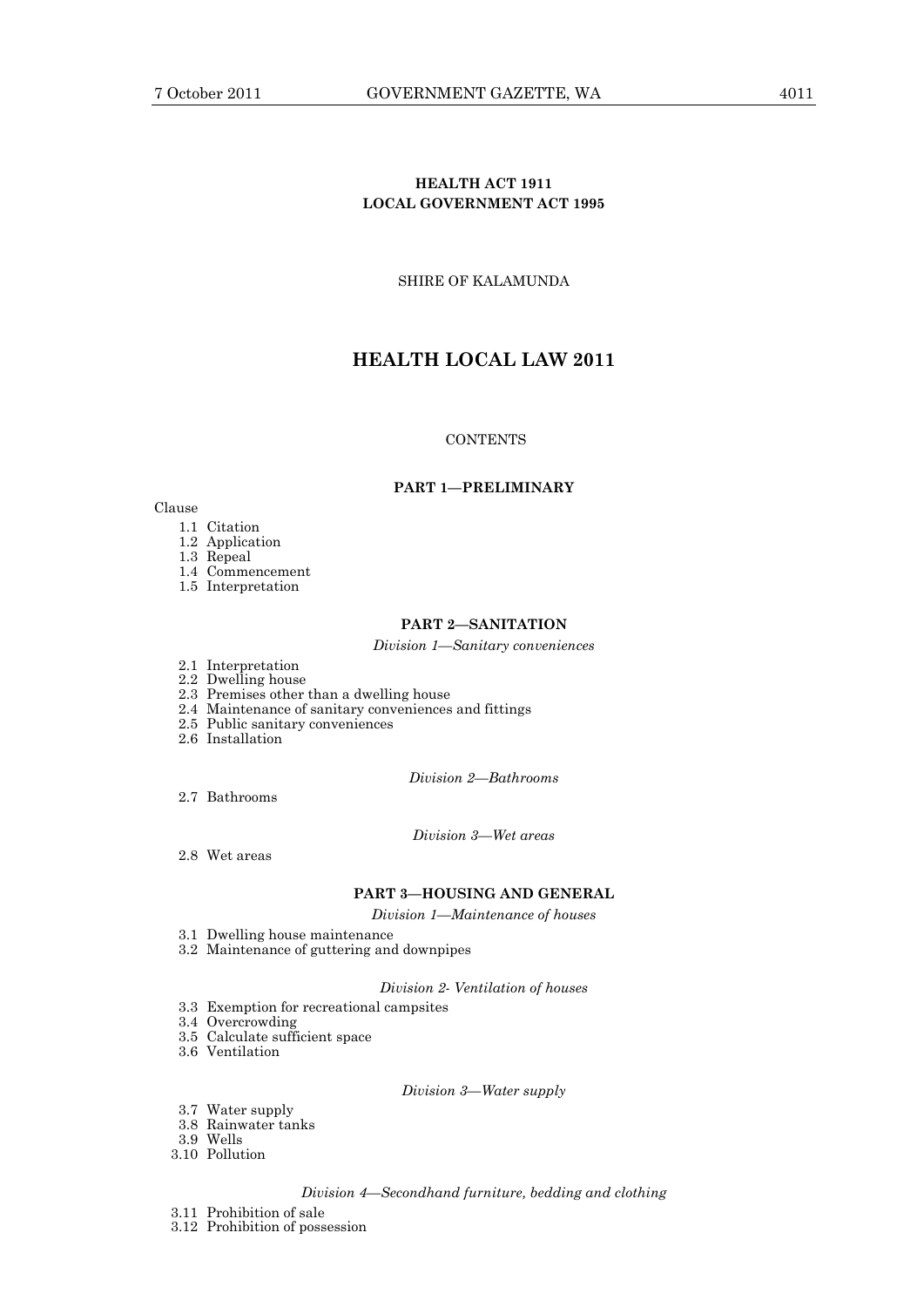## **PART 4—LIQUID WASTE AND REFUSE**

*Division 1—Liquid refuse* 

Clause

4.1 Interpretation

4.2 Deposit of liquid refuse and liquid waste

*Division 2—Disposal of refuse* 

- 4.3 Interpretation
- 4.4 Occupier obligations

# **PART 5—PEST CONTROL AND NUISANCES**

## *Division 1—Mosquitoes*

- 5.1 Interpretation
- 5.2 Premises to be kept free of mosquito breeding matter
- 5.3 Measures to be taken by an owner or occupier
- 5.4 Measures to be taken by occupier
- 5.5 Removal of undergrowth or vegetation
- 5.6 Filling in excavations etc.
- 5.7 Drains, channels and septic tanks
	- 5.8 Drainage of land

## *Division 2—Rodents*

- 5.9 Interpretation
- 5.10 Measures to be taken to eradicate rodents
- 5.11 Waste and food to be kept in rodent proof receptacles
- 5.12 Restrictions on materials affording harbourage for rodents
- 5.13 Premises to be cleaned after use

#### *Division 3—Cockroaches*

- 5.14 Interpretation
- 5.15 Measures to be taken to eradicate cockroaches

#### *Division 4—European wasps*

- 5.16 Interpretation
- 5.17 Measures to be taken to keep premises free from European Wasp Nests

## *Division 5—Arthropod vectors of disease*

- 5.18 Interpretation
- 5.19 Responsibility of the owner or occupier

## *Division 6—Nuisance*

- 5.20 Interpretation
- 5.21 Footpaths to be kept clean
- 5.22 Transportation, use and storage of offal or blood
- 5.23 Use or storage of fertiliser
- 5.24 Storage and despatch of artificial fertiliser
- 5.25 Storage of fertiliser in a house

## **PART 6—LODGING HOUSES**

#### *Division 1—Registration*

- 6.1 Interpretation
- 6.2 Lodging house not to be kept unless registered
- 6.3 Application for registration
- 6.4 Approval of registration
- 6.5 Renewal of registration
- 6.6 Notification upon sale or transfer
- 6.7 Revocation of registration

# *Division 2—Construction and use requirements*

- 6.8 General construction requirements
- 6.9 Sanitary conveniences
- 6.10 Laundry
- 6.11 Kitchen
- 6.12 Cooking Facilities
- 6.13 Dining room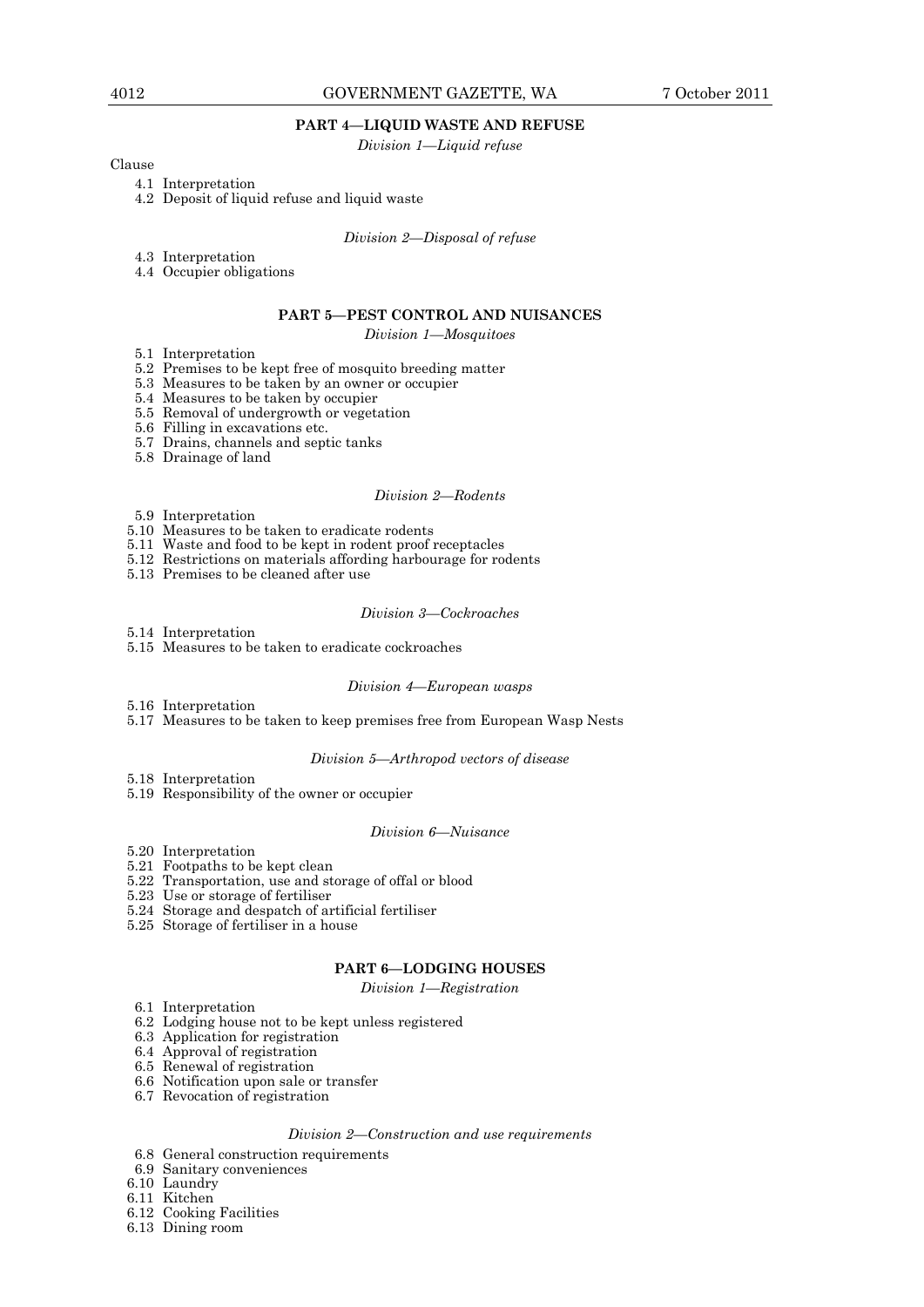## Clause

- 6.14 Lounge room
- 6.15 Fire and emergency provisions
- 6.16 Sleeping accommodation
- 6.17 Sleeping accommodation—short term hostel and recreational campsites
- 6.18 Obstruction of Passages and Stairways
- 6.19 Fitting of Locks
- 6.20 Ventilation
- 6.21 Identification of rooms

# *Division 3—Management and care*

- 6.22 Keeper or manager to reside in the lodging house
- 6.23 Register of lodgers
- 6.24 Certificate in respect of sleeping accommodation
- 6.25 Duplicate keys and inspection
- 6.26 Room occupancy
- 6.27 Cleaning and maintenance requirements
- 6.28 Responsibilities of lodgers and residents

## **PART 7—OFFENSIVE TRADES**

## *Division 1—General*

- 7.1 Interpretation
- 7.2 Consent to establish offensive trade
- 7.3 Notice of application
- 7.4 Decision on application for consent
- 7.5 Registration of premises
- 7.6 Decision on application for registration
- 7.7 Renewal of registration

## *Division 2—General duties of an occupier*

- 7.8 Interpretation
- 7.9 Change of occupier 7.10 Cleanliness
- 
- 7.11 Rats and other vectors of disease
- 7.12 Sanitary conveniences and hand wash basins
- 7.13 Alteration to premises
- 7.14 Storage of materials
- 7.15 Directions
- 7.16 Other duties of occupier

## *Division 3—Piggeries*

- 7.17 Interpretation
- 7.18 Location
- 7.19 Construction

*Division 4—Poultry farms, caged system* 

- 7.20 Interpretation
- 7.21 Location of sheds
- 7.22 Manure
- 7.23 Cool room
- 7.24 Disposal of carcasses

*Division 5—Manure works* 

- 7.25 Interpretation
- 7.26 Storage of manure
- 7.27 Location of manure deposits

# **PART 8—PENALTIES**

8.1 Penalties

**Schedule 1—Application for Registration of a Lodging House** 

**Schedule 2—Certificate of Registration of a Lodging House** 

**Schedule 3—Notice of Change of Owner of a Lodging House** 

**Schedule 4—Register of Lodgers** 

**Schedule 5—Certificate of Sleeping Accommodation for a Lodging House** 

**Schedule 6—Application for Consent to Establish an Offensive Trade** 

- **Schedule 7—Application for Registration of Premises for Offensive Trade**
- **Schedule 8—Certificate of Registration of Premises for Offensive Trade**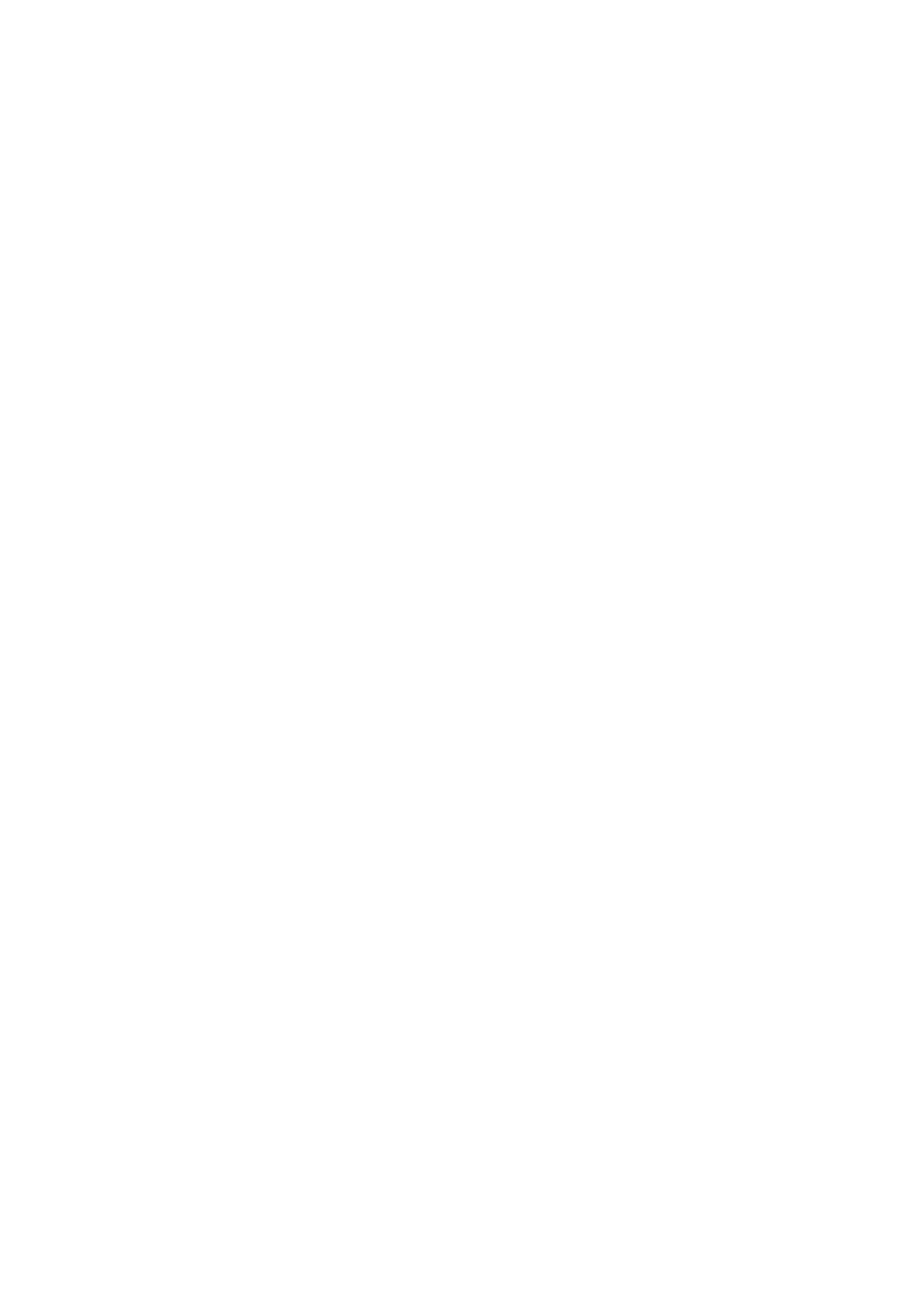# **HEALTH ACT 1911 LOCAL GOVERNMENT ACT 1995**

# SHIRE OF KALAMUNDA

# **HEALTH LOCAL LAW 2011**

Under the powers conferred by section 342 of the *Health Act 1911*, subdivision 2 of Division 2 of Part 3 of the *Local Government Act 1995* and all other powers enabling it, the Council of the Shire of Kalamunda resolved on 15 August 2011 to make the following local law.

## **PART 1—PRELIMINARY**

# **1.1 Citation**

This local law may be cited as *Shire of Kalamunda Health Local Law 2011.*

## **1.2 Application**

This local law will apply throughout the district.

#### **1.3 Repeal**

The *Shire of Kalamunda Health Local Laws 2001* as published in the *Government Gazette* on 11 January 2002, and as amended and published in the *Government Gazette* on 6 November 2009 is repealed, except for Part 4 Division 2.

# **1.4 Commencement**

This local law will come into operation on the day in which it is published in the *Government Gazette.*

## **1.5 Interpretation**

(1) In this local law unless the context otherwise requires—

*Act* means the *Health Act 1911*;

*adequate supply of water* means a flow of water of not less than 0.076 litres per second;

*approved* means approved by the Manager Health Service;

- **approved fee** means the fees and charges determined by the local government from time to time, under Section 344C of the Act;
- *AS* means an Australian Standard published by the Standards Association of Australia;
- *Building Code* means the latest edition of the Building Code of Australia published from time to time by, or on behalf of, the Australian Building Codes Board, as amended from time to time, but not including explanatory information published with that code;
- *CEO* means the Chief Executive Officer of the local government and includes an Acting Chief Executive Officer;
- *district* means the district of the local government and includes any area placed under the jurisdiction of the local government pursuant to section 22 of the Act;
- *drinking water* means drinking water that complies with the Australian Drinking Water Quality Guidelines 2004, as published by the Australian Government and approved by the National Health and Medical Research Council, as amended from time to time;
- *dwelling house* means a place of residence containing at least one sleeping room and includes a room or outbuilding separate from, but ancillary to, the building in which the sleeping room is located;
- *Environmental Health Officer* means an Environmental Health Officer appointed by the local government under the Act and includes an Acting or Assistant Environmental Health Officer;

*habitable room* means a room used for normal domestic activities, and—

- (a) includes a bedroom, living room, lounge room, music room, television room, kitchen, dining room, sewing room, study, play-room, family room and sun-room; but
- (b) excludes a bathroom, laundry, water closet, pantry, walk-in wardrobe, corridor, lobby, photographic dark room, clothes-drying room, and other spaces of a specialised nature occupied neither frequently nor for extended periods;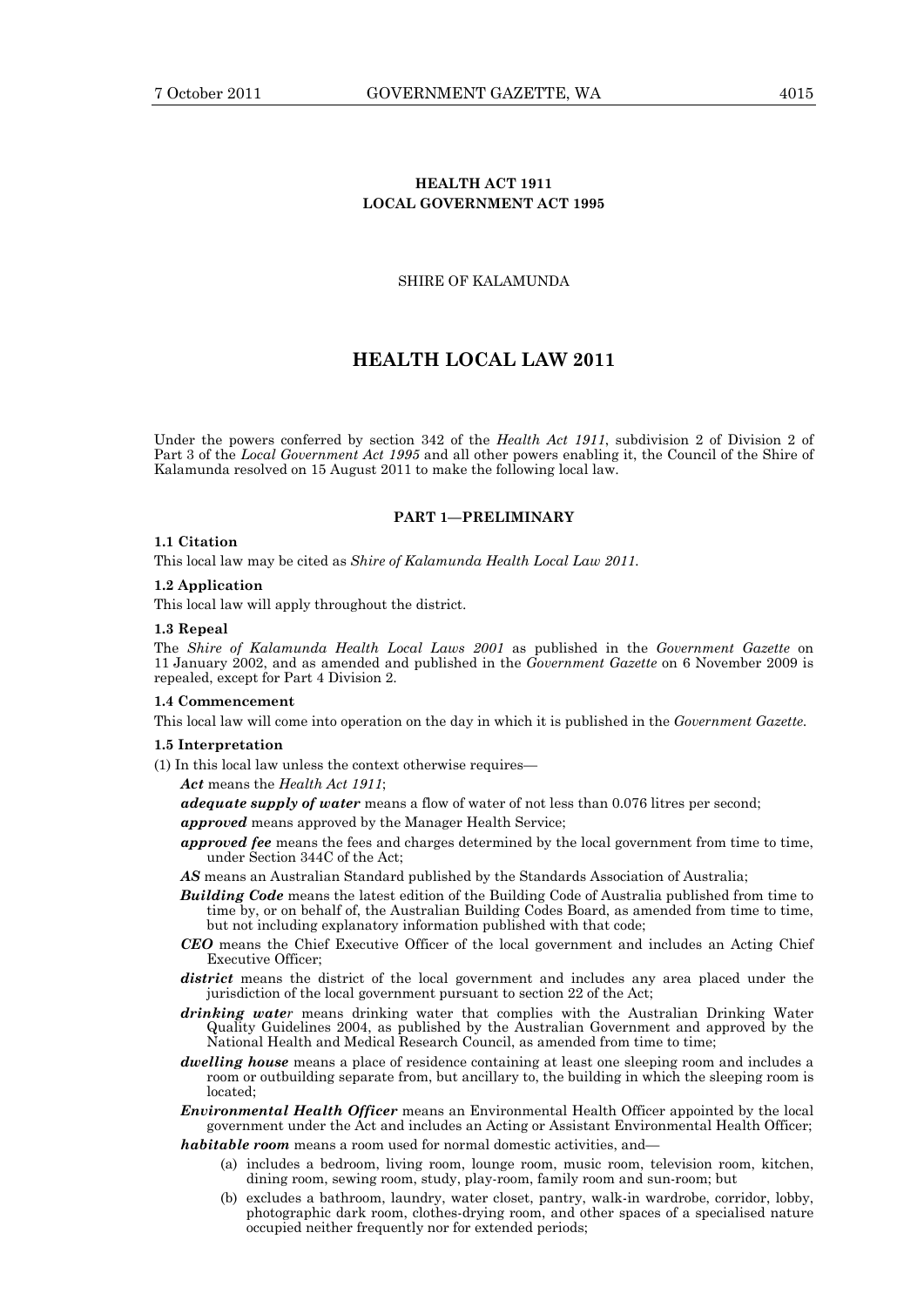*hot water* means water at a temperature of at least 65 degrees Celsius;

*local government* means the Shire of Kalamunda;

- *Medical Officer* means the Medical Officer appointed by the local government under the Act and includes an Acting Medical Officer so appointed;
- *Manager Health* **Service** means an Environmental Health Officer appointed by the local government to the office of Manager, Health Service and includes an Acting Manager Health Service;
- *public place* includes every place to which the public ordinarily have access, whether by payment of a fee or not;
- *sanitary convenience* includes urinals, water-closets, earth-closets, privies, sinks, baths, wash troughs, apparatus for the treatment of sewage, or other receptacle for the deposit of faecal matter, or refuse, and all similar conveniences;
- *sewage* means any kind of sewage, faecal matter or urine, and any waste composed wholly or in part of liquid;
- *sewer* includes sewers and drains of every description, except drains to which the word "drain" as defined in the Act applies, also water channels constructed of stone, brick, concrete, or any other material, including the property of the local government;
- *street* includes any highway, and any public bridge, and any road, lane, footway, square, court, alley or passage, whether a thoroughfare or not;
- *toilet* means a water closet or urinal and includes a room or cubicle in which one or more of these is located; and
- window means a glass panel, roof light, glass brick, glass louver, glazed sash, glazed door, or other device which transmits natural light directly from outside a building to the room concerned when in the closed position.

(2) Where under this local law, a duty or liability is imposed on an owner or occupier, the duty or liability shall be deemed to be imposed jointly and severally on each of the owner or occupier.

(3) Where under this local law an act is required to be done or forbidden to be done in relation to any premises, the owner or occupier of those premises has, unless the contrary intention appears, the duty of causing to be done the act so required to be done, or of preventing from being done the act so forbidden to be done, as the case may be.

# **PART 2—SANITATION**

# *Division 1—Sanitary conveniences*

# **2.1 Interpretation**

In this Part, unless the context otherwise requires—

- *public sanitary convenience* means a sanitary convenience to which the public ordinarily have access, whether by payment of a fee or not; and
- *temporary sanitary convenience* means a sanitary convenience, temporarily placed for use  $\bar{b}v$ —
	- (a) patrons in conjunction with an event; or
	- (b) employees at construction sites or the like.

## **2.2 Dwelling house**

(1) A person must not use or occupy, or permit to be used or occupied, a dwelling house unless it has at least one toilet.

(2) A room in which a toilet is located must have adequate lighting.

## **2.3 Premises other than a dwelling house**

(1) The owner of premises other than a dwelling house must not use or occupy, or permit to be used or occupied, premises other than a dwelling house unless—

- (a) the premises have sanitary conveniences in accordance with the Building Code and this Part;
- (b) the toilets required by this local law are situated within a reasonable distance and are easily accessible to the persons for whom they are provided; and
- (c) the premises have hand wash basins that are—
	- (i) in accordance with the Building Code;
	- (ii) for the use of persons employed or engaged on the premises;
	- (iii) provided with an adequate supply of water supplied by tap, or taps, located over each hand wash basin;
	- (iv) separate from any trough, sink or hand wash basin used in connection with any process carried out on the premises; and
	- (v) situated within a reasonable distance of the sanitary conveniences and easily accessible to the person for whom they are provided.
- (d) where more than one toilet is provided on the premises, the entrance to each toilet bears a suitable sign indicating for which sex its use is intended.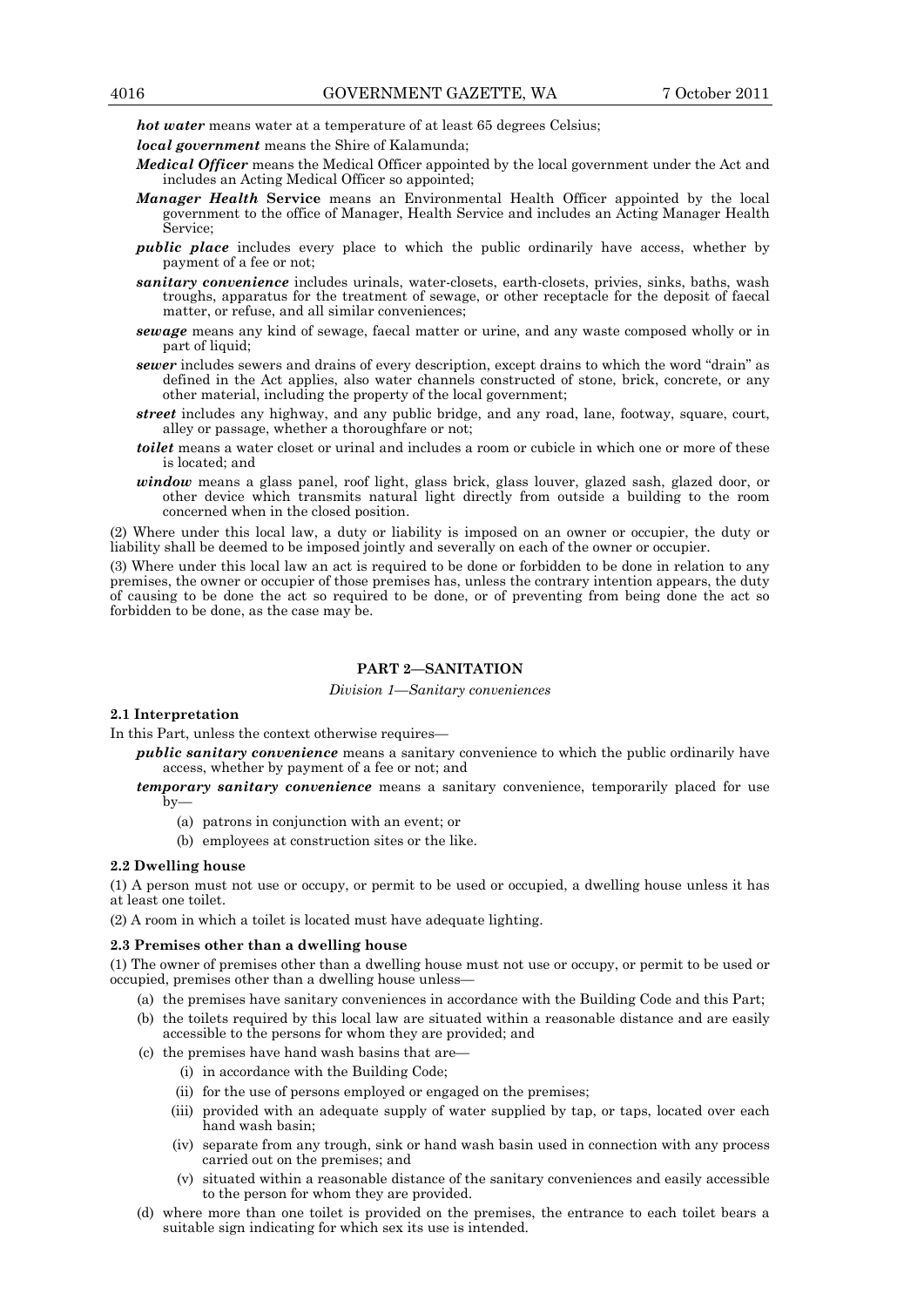(2) The occupier of premises other than a dwelling house shall ensure that—

- (a) clean toilet paper is available at all times in each cubicle;
- (b) a sanitary napkin disposal facility is provided in each toilet set aside for the use of females; and
- (c) each hand wash basin is provided with—
	- (i) an adequate supply of soap or other hand cleaning substances; and
	- (ii) hand drying facilities, situated adjacent to and visible from the hand wash basin.

## **2.4 Maintenance of sanitary conveniences and fittings**

- (1) The occupier of premises shall—
	- (a) keep clean, in good condition and repair; and
	- (b) whenever required by an Environmental Health Officer, effectively disinfect and clean,
	- all sanitary conveniences including sanitary fittings in or on the premises.
- (2) The owner of premises shall—
	- (a) keep or cause to be kept in good repair; and;
	- (b) maintain an adequate supply of water to,
	- all sanitary conveniences including sanitary fittings in or on the premises.

## **2.5 Public sanitary conveniences**

(1) A person must not—

- (a) foul; or
- (b) damage or vandalise,

a public sanitary convenience or sanitary fixtures or fittings or the premises in or on which the sanitary convenience is located.

(2) A person shall not live or sleep in a public sanitary convenience.

### **2.6 Installation**

(1) Every sanitary convenience shall be installed in accordance with the requirements of the *Metropolitan Water Supply Sewerage and Drainage Act 1909* and shall have an adequate supply of water.

(2) Every temporary sanitary convenience shall be installed and maintained in accordance with the requirements of the *Health (Temporary Sanitary Conveniences) Regulations 1997.*

## *Division 2—Bathrooms*

# **2.7 Bathrooms**

(1) A person shall not use or occupy, or permit to be used or occupied, a dwelling house without a bathroom that—

- (a) is adequately lined with an impervious material and has an adequate ceiling;
- (b) complies with the Health Act (Laundries and Bathrooms) Regulations; and
- (c) is equipped with—
	- (i) a hand wash basin; and
	- (ii) either a shower in a shower recess or a bath.

(2) All baths, showers, hand wash basins and similar fittings shall be provided with an adequate supply of hot and cold water.

## *Division 3—Wet areas*

# **2.8 Wet areas**

The floor of every bathroom, ensuite, laundry, water closet and other ablution area within a building shall be properly surfaced, impervious to water and evenly graded to an approved floor waste outlet.

# **PART 3—HOUSING AND GENERAL**

*Division 1—Maintenance of houses* 

#### **3.1 Dwelling house maintenance**

The owner or occupier of a dwelling house shall maintain the dwelling house and any appurtenant buildings in sound condition and fit for use and, in particular, shall—

- (a) maintain all roofs, in sound weatherproof condition;
- (b) maintain any footings, foundations and walls, either external or internal, in a sound condition;
- (c) replace any missing, broken, decayed or termite-eaten timber or other deteriorated material in any veranda, roof, walls, steps, handrails, floors or their supports with material of sound quality;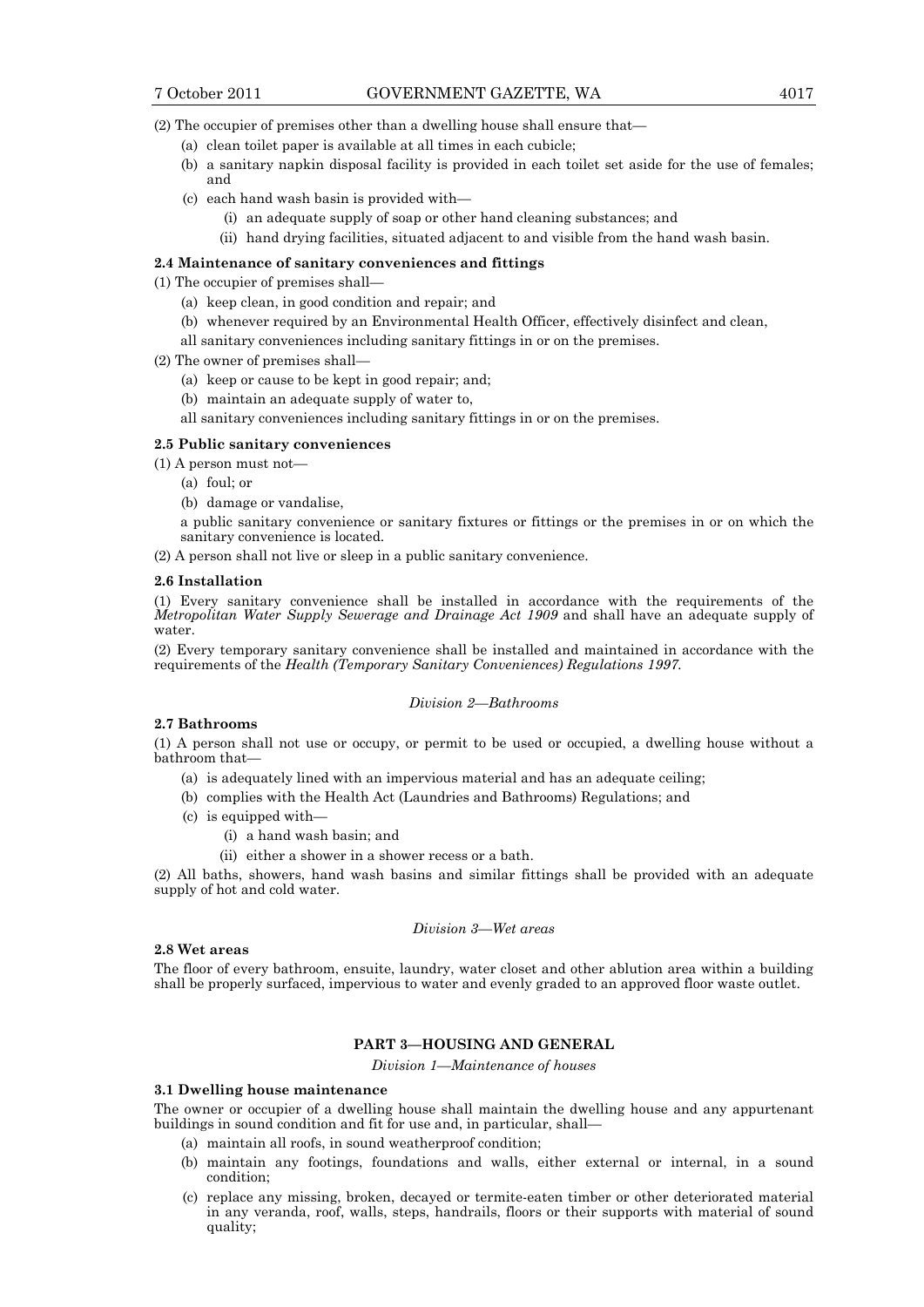- (d) comply with the directions of an Environmental Health Officer to treat the premises for the purpose of exterminating any termites or European House Borers;
- (e) maintain any brick, stone, mortar or cement work in a sound condition;
- (f) maintain, repair or replace any flashings or ant caps which are missing or defective;
- (g) maintain all ventilators in good order and repair;
- (h) maintain all floors even in surface and free from cracks;
- (i) maintain all ceilings, internal wall finishes, skirtings, architraves and other fixtures and fittings complete and with smooth unbroken surfaces;
- (j) maintain all doors and windows in good working order and weatherproof condition;
- (k) retain all natural lighting in accordance with the Building Code ;
- (l) maintain all pipes, fittings and fixtures connected with water supply, drainage or sewerage so that they comply in all respects with the provisions of the *Metropolitan Water Supply, Sewerage and Drainage Act 1909* and any other legal requirements to which they are subject; and
- (m) maintain all electric wiring, gas services and fittings in a safe and sound condition.

## **3.2 Maintenance of guttering and downpipes**

The owner or occupier of a dwelling house must maintain all guttering, downpipes and drains on the premises in a good state of repair, clean and free from obstruction.

## *Division 2—Ventilation of houses*

## **3.3 Exemption for recreational campsites or short term hostels**

This Division shall not apply to recreational campsites or short term hostels referred to in Division 2 of Part 6.

## **3.4 Overcrowding**

The owner or occupier of a dwelling house shall not permit—

- (a) a room in the dwelling house that is not a habitable room to be used for sleeping purposes; or
- (b) a habitable room in the dwelling house to be used for sleeping purposes unless–
	- (i) for every person over the age of 10 years using the room there is at least 14 cubic metres of air space per person; and
	- (ii) for every person between the ages of 1 and 10 years there is at least 8 cubic metres of air space per person; or
- (c) any garage or shed to be used for sleeping purposes.

# **3.5 Calculating sufficient space**

For the purpose of clause 3.4, in calculating the space required for each person—

- (a) each room shall be considered separately and sufficient space shall be allowed in each room for the number of persons present in the room at any one time; and
- (b) a deduction shall be made for the space occupied by furniture, fittings and projections of the walls into a room.

## **3.6 Ventilation**

(1) A person shall not use or occupy, or permit to be used or occupied, a dwelling house unless the dwelling house is properly ventilated.

(2) For the purpose of subclause (1) a dwelling house shall be deemed to be properly ventilated if it complies with the Building Code.

(3) If, in the opinion of the Manager Health Service, a dwelling house is not properly ventilated, the local government may by notice require the owner of the dwelling house to—

- (a) provide a different, or additional method of ventilation; or
- (b) cease using the dwelling house until it is properly ventilated.

(4) The owner shall comply with a notice made under subclause (3).

## *Division 3—Water supply*

# **3.7 Water supply**

(1) The owner of a house shall ensure that it is connected with—

- (a) a separate and independent water supply from the mains of a licensed water service operator; or
- (b) to a drinking water supply to the satisfaction of an Environmental Health Officer, where a mains connection is not available.

(2) The water supply shall at all times deliver an adequate supply of drinking water to each tap in the house.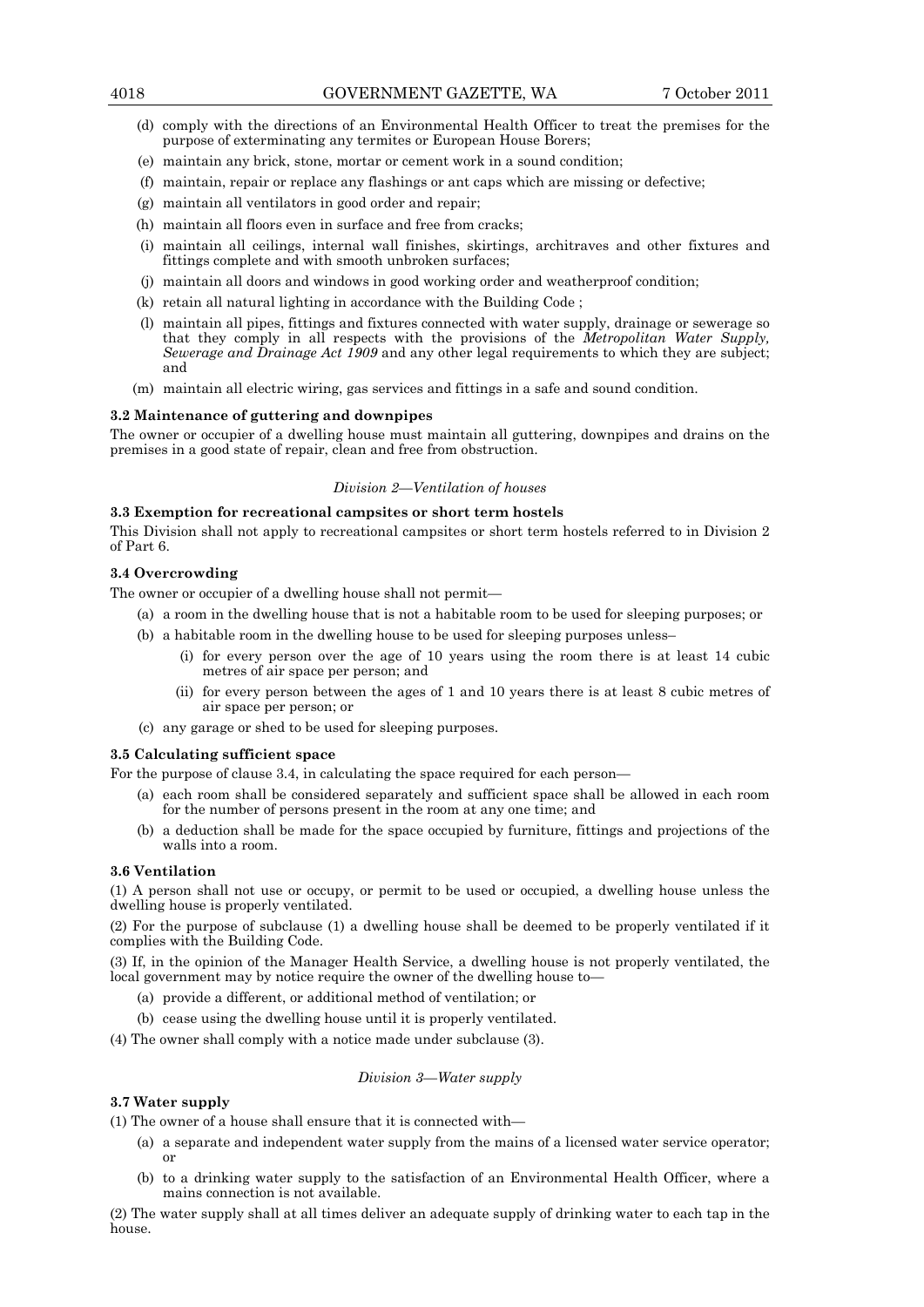## **3.8 Rain water tanks**

The owner or occupier of a house for which part of the water supply is drawn from a rain water tank shall—

- (a) maintain in a clean condition—
	- (i) the roof forming the catchment for the tank; and
	- (ii) the guttering and downpipes appurtenant to the roof;
- (b) ensure that each rain water tank is fitted with a tight-fitting mosquito proof cover which shall not be removed at any time except for the purpose of cleaning, repairing or maintaining the tank;
- (c) at least once in each year, thoroughly clean any tank the water from which is used for human consumption; and
- (d) when directed by an Environmental Health Officer, empty, clean and disinfect any tank upon the premises, the water from which is used for human consumption.

## **3.9 Wells**

The owner or occupier of any premises shall not use or permit for human consumption the use of the water of any bore or well unless the bore or well is—

- (a) at least 30 metres from any soak well or other possible source of pollution; unless otherwise approved by the Executive Director, Public Health; and
- (b) covered with a tight-fitting cover without openings of any sort other than those essential for the insertion of a pump.

#### **3.10 Pollution**

A person shall not deposit on or under any land, any sewage, offensive matter or any other thing which may pollute or render unfit for human consumption, water from a well or other underground source.

## *Division 4—Second-hand furniture, bedding and clothing*

## **3.11 Prohibition of sale**

A person shall not offer for sale or sell any second-hand furniture, bedding or clothing which is filthy or infested with vectors of disease.

## **3.12 Prohibition of possession**

A dealer in second-hand furniture, bedding or clothing shall not have on any premises used for the operation of the business any second-hand furniture, bedding or clothing which is filthy or infested with vectors of disease.

# **PART 4—LIQUID REFUSE AND WASTE**

*Division 1—Liquid refuse and liquid waste* 

## **4.1 Interpretation**

In this Division, unless the context otherwise requires—

- *liquid refuse* includes all washings from windows, vehicles and carpet cleaning, over flow, bleed off condensate and drainage from refrigeration and air conditioning equipment including cooling towers and evaporative coolers and other liquids used for cooling refrigeration compressor condensates and other liquid used for cooling purposes and swimming pool discharges;
- *liquid waste* means bathroom, kitchen, scullery and laundry wastes, all washings from animal and poultry pens and any other domestic or trade wastes that are discharged by means of a drain to a receptacle for drainage; and

#### **4.2 Deposit of liquid refuse and liquid waste**

A person shall not deposit or cause or permit to be deposited liquid refuse or liquid waste—

- (a) on a street;
- (b) in a stormwater disposal system; or
- (c) on any land or place other than a place or depot duly authorised for that purpose.

#### *Division 2—Disposal of refuse on building sites*

## **4.3 Interpretation**

In this Division unless the context otherwise requires—

- *occupier* means a person having the charge, management or control of a building site and where two or more persons share or jointly have the charge, management or control of a building site, each of those persons and includes the holder of a building licence issued under the *Local Government (Miscellaneous Provisions) Act 1960; and*
- *building site* means premises on which the construction, structural alteration, erection or demolition of a building is being undertaken.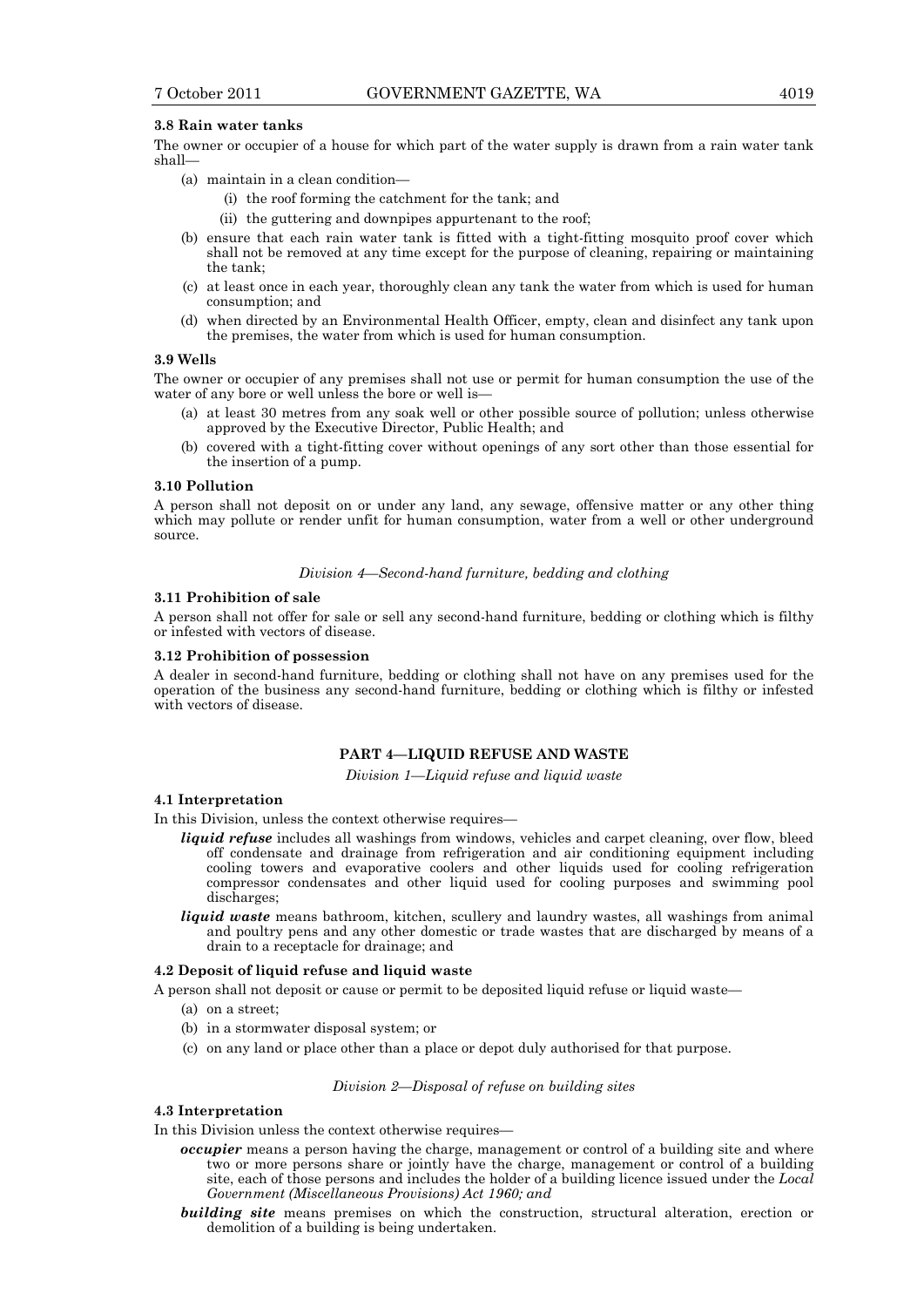# **4.4 Occupier obligations**

The occupier of a building site shall—

- (a) at all times ensure the provisions of containers or enclosures approved by the Manager Health Service for the deposit of trade and other refuse whether of light or heavy bulk, on the building site; and
- (b) on completion of construction, structural alteration, demolition or erection on the building site, clear the same of all refuse. The disposal of such refuse shall be in accordance with the requirements of the Manager Health Service.

# **PART 5—PEST CONTROL AND NUISANCES**

*Division 1—Mosquitoes* 

## **5.1 Interpretation**

In this Division, unless the context otherwise requires—

*mosquitoes* means any of the two-winged insects constituting the family Diptera Culicidae commonly known as mosquitoes.

# **5.2 Premises to be kept free of mosquito breeding matter**

An owner or occupier of premises shall keep the premises free of—

- (a) refuse; and
- (b) water

liable to become the breeding place of mosquitoes.

## **5.3 Measures to be taken by an owner or occupier**

An owner or occupier of premises

- (a) where there is a fountain, pool, pond or excavation of any kind which contains water suitable for the breeding of mosquitoes, shall keep the water-
	- (i) stocked with mosquito destroying fish; or
	- (ii) covered with a film of petroleum oil or other larvicide; and

(b) where there is a water tank, well, cistern, vat or barrel, shall—

- (i) keep it protected with a mosquito-proof cover; and
- (ii) screen all openings, other than the delivery exit, with wire mesh having openings no larger than 1.2 millimetres.

## **5.4 Measures to be taken by occupier**

An occupier of premises where water is kept in a horse trough, poultry drinking vessel or other receptacle shall—

- (a) frequently change the water; and
- (b) keep the water clean and free from vegetable matter and slime.

## **5.5 Removal of undergrowth or vegetation**

(1) Where it appears to the Manager Health Service that there is, on any premises, undergrowth or vegetation likely to harbour mosquitoes, he or she may direct, orally or in writing, the owner or occupier of the premises to cut down and remove within a specified time the undergrowth or vegetation.

(2) An owner or occupier of premises shall comply with a direction from, and within the time allowed by, the Manager Health Service under this section.

# **5.6 Filling in excavations etc.**

Unless written permission to the contrary is obtained from the Local Government, a person who cuts turf or removes soil or other material from any land shall forthwith ensure that each excavation is filled in with clean sound material and made level with the surrounding surface.

## **5.7 Drains, channels and septic tanks**

An owner or occupier of land shall—

- (a) cause all drains and channels in or on the land to be kept in good order and free from obstruction; and
- (b) where a septic tank is installed on the land—
	- (i) apply as directed by an Environmental Health Officer a larvicide according to the directions on the container; or/and
	- (ii) provide, and keep in sound condition at all times, wire mesh having openings no larger than 1.2 millimetres covering any inlet vent to the tank.

## **5.8 Drainage of land**

An owner or occupier of land upon which there is water liable to become a breeding place for mosquitoes shall, when required by the Local Government, effectively drain the land and, for that purpose, shall—

- (a) make or provide drains on the land;
- (b) remove all irregularities in the surface of the land;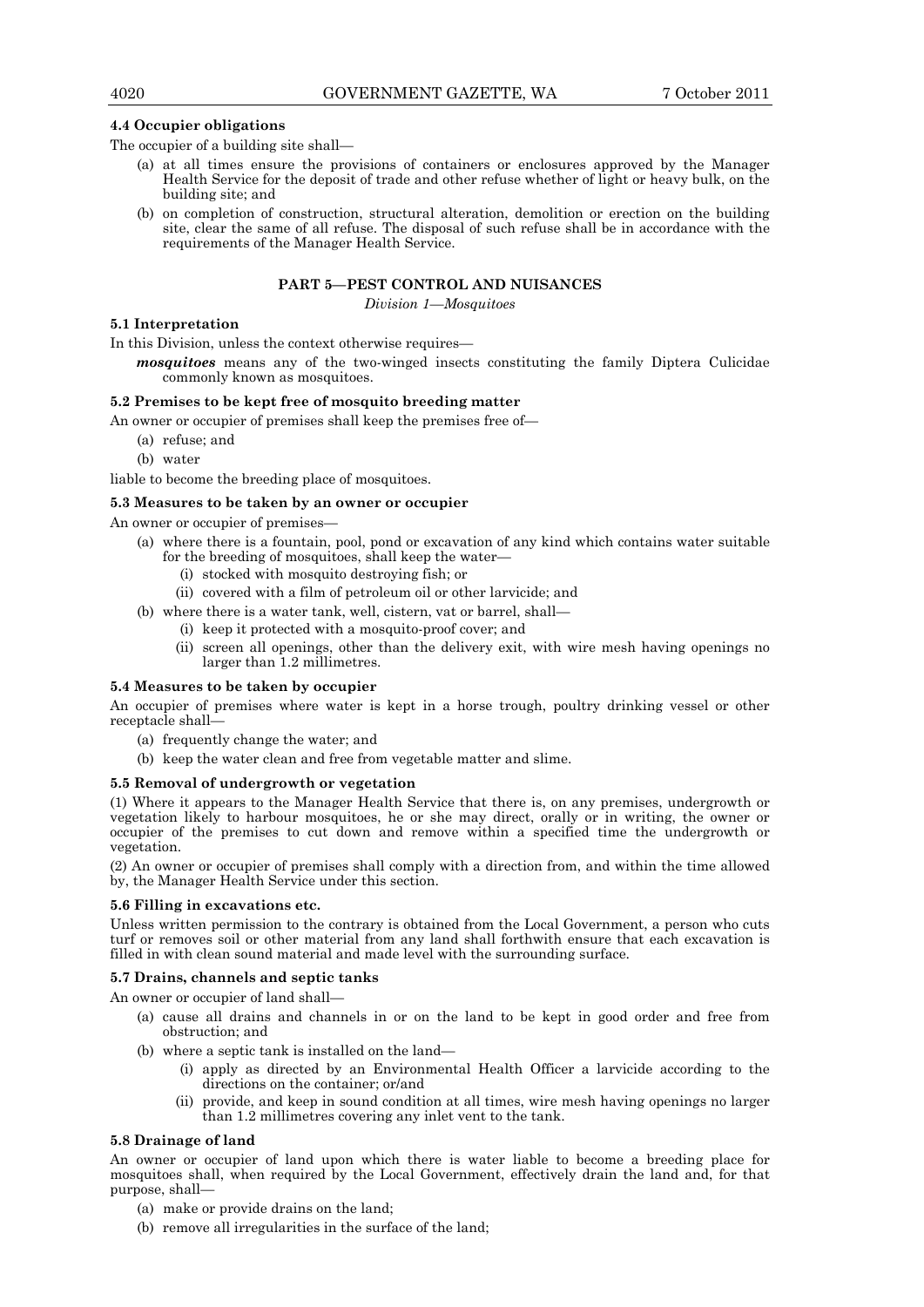- (c) if necessary, adjust the surface of the land or raise the level of the surface in such a manner that—
	- (i) the water on the land may flow into the drains without obstruction; and
	- (ii) no water shall remain on any portion of the land other than the drains; and
- (d) keep all drains in good order and free from obstruction.

#### *Division 2—Rodents*

# **5.9 Interpretation**

In this Division, unless the context otherwise requires—

*rodents* means those animals belonging to the order Rodentia and includes rats and mice but does not include animals (other than rats) kept as pets in an enclosure designed for the purpose of keeping as pets animals of that kind.

# **5.10 Measures to be taken to eradicate rodents**

(1) An owner or occupier of premises shall at all times take effective measures to eradicate any rodents in or on the premises.

(2) Without limiting the generality of subclause (1), an owner or occupier of premises, whenever there are indications of the presence of rodents in, on or about the premises, and while such indications continue, shall—

- (a) take effective measures to keep the premises free from rodents including—
	- (i) protecting food stuffs;
	- (ii) using a rodenticide bait or a properly baited trap; and
	- (iii) preventing rodents having access to water on the premises;
- (b) inspect daily each rodenticide bait or trap used and, whenever a rodent is found, shall—
	- (i) if it is not already dead, kill it immediately; and
	- (ii) dispose of the carcass in such a manner as will not create a nuisance; and
- (c) take whatever measures for the eradication of rodents as an Environmental Health Officer may from time to time direct.

# **5.11 Waste and food to be kept in rodent proof receptacles**

A person must not store, or allow to be stored, on any premises, any food, refuse or other waste matter unless it is contained in a rodent proof receptacle or compartment.

### **5.12 Restrictions on materials affording harbourage for rodents**

(1) An owner or occupier of premises shall cause—

- (a) any part of the premises; or
- (b) any material, sewer, pipe or other thing in or on the premises,

that might afford access or harbourage to rodents to be altered, repaired, protected, removed or otherwise dealt with so as to prevent it being used as access for, or harbourage of, rodents.

(2) An Environmental Health Officer may direct, orally or in writing, an owner or occupier of premises to take whatever action that, in the opinion of the Officer, is necessary or desirable to prevent or deter the presence of rodents in or on the premises.

(3) An owner or occupier shall within the time specified comply with any direction given by an Environmental Health Officer under this section.

#### **5.13 Premises etc. to be cleaned after use**

An owner or occupier of a theatre or place of entertainment, whether indoor or outdoor, shall cause the premises to be cleaned immediately after the last occasion on which the premises have been used on that day or, if the use extends after midnight, then immediately after that use.

# *Division 3—Cockroaches*

## **5.14 Interpretation**

In this Division, unless the context otherwise requires—

*cockroach* means any of the various orthopterous insects commonly known as cockroaches.

# **5.15 Measures to be taken to eradicate cockroaches**

(1) An owner or occupier of premises shall take effective measures to eradicate any cockroaches in or on the premises.

(2) Without limiting the generality of subclause (1), an owner or occupier of premises, whenever there are any indications of the presence of cockroaches in, on or about the premises, and while such indications continue, shall take effective measures to keep the premises free from cockroaches including—

- (a) washing and storing, immediately after use, cooking and eating utensils;
- (b) wrapping and depositing in a rubbish receptacle without delay all food scraps, uneaten pet food and garbage;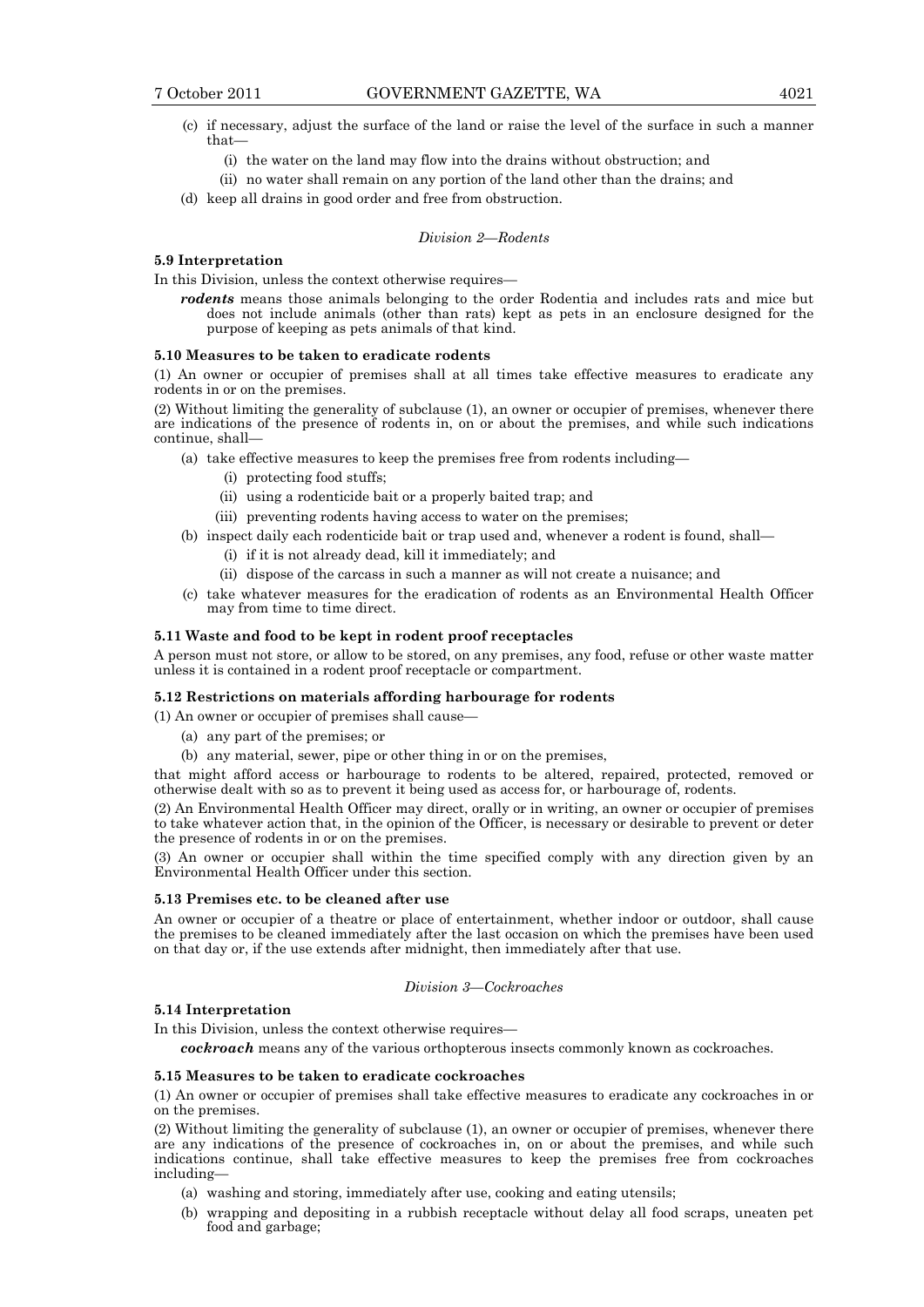- (c) properly treating the premises with an insecticide, taking care not to harm the safety of humans and pets or to contaminate food or cooking or eating utensils; and
- (d) whenever required by an Environmental Health Officer, treating any area with baits or other methods to eradicate cockroaches.

## *Division 4—European wasps*

# **5.16 Interpretation**

In this Division, unless the context otherwise requires—

*European wasp* means a wasp Vespula germanica.

## **5.17 Measures to be taken to keep premises free from European wasp nest**

An owner or occupier of premises shall ensure that the premises are kept free from European wasp nests and shall—

- (a) immediately notify the local government of any wasp nest in, on or about the premises that is suspected to be a European wasp nest;
- (b) follow any direction of an Environmental Health Officer for the purpose of destroying the wasps and their nest; and
- (c) assist an Environmental Health Officer, or his or her representative, to trace any nest that may be present in, on or about the premises.

## *Division 5—Arthropod vectors of disease*

# **5.18 Interpretation**

In this Division, unless the context otherwise requires Arthropod *vectors of disease* includes—

- (a) fleas (siphonaptera);
- (b) bedbugs (Cimex lectularius);
- (c) crab lice (Phthirus pubis);
- (d) body lice (Pediculus humanus var. corporis); and
- (e) head lice (Pediculus humanus var, capitis).

# **5.19 Responsibility of the owner or occupier**

The owner or occupier of premises shall—

- (a) keep the premises and any person residing in or on the premises free from any vectors of disease; and
- (b) comply with the direction of an Environmental Health Officer to treat the premises, or anything on the premises, for the purpose of destroying any vectors of disease.

## *Division 6—Nuisance*

# **5.20 Interpretation**

In this Division, unless the context otherwise requires—

*fertiliser* includes manure.

# **5.21 Footpaths to be kept clean**

An owner or occupier of premises shall keep adjacent footpaths, paved areas and rights of way, clean and clear from their refuse or other belongings.

# **5.22 Transportation, use and storage of offal or blood**

A person shall not transport or store offal or blood, for the purpose of being used as fertiliser, unless it has been sterilised by steam and properly dried.

# **5.23 Use or storage of fertiliser**

An owner or occupier of premises shall not use or keep for the purpose of use, as fertiliser any—

- (a) pig manure;
- (b) human faeces; or
- (c) urine.

## **5.24 Storage and despatch of artificial fertiliser**

An owner or occupier of premises where artificial fertiliser is stored in bulk for sale shall—

(a) keep all artificial fertiliser in a building—

- (i) of which the walls, floors and ceilings or undersides of the roof are constructed of durable and non-absorbent materials finished internally with a smooth surface; and
- (ii) free from damp and properly ventilated;
- (b) take proper precautions to prevent the emission of dust or offensive effluvia from the building; and
- (c) ensure that all artificial fertiliser despatched from the premises is packed in such a manner as to prevent any nuisance arising during transit.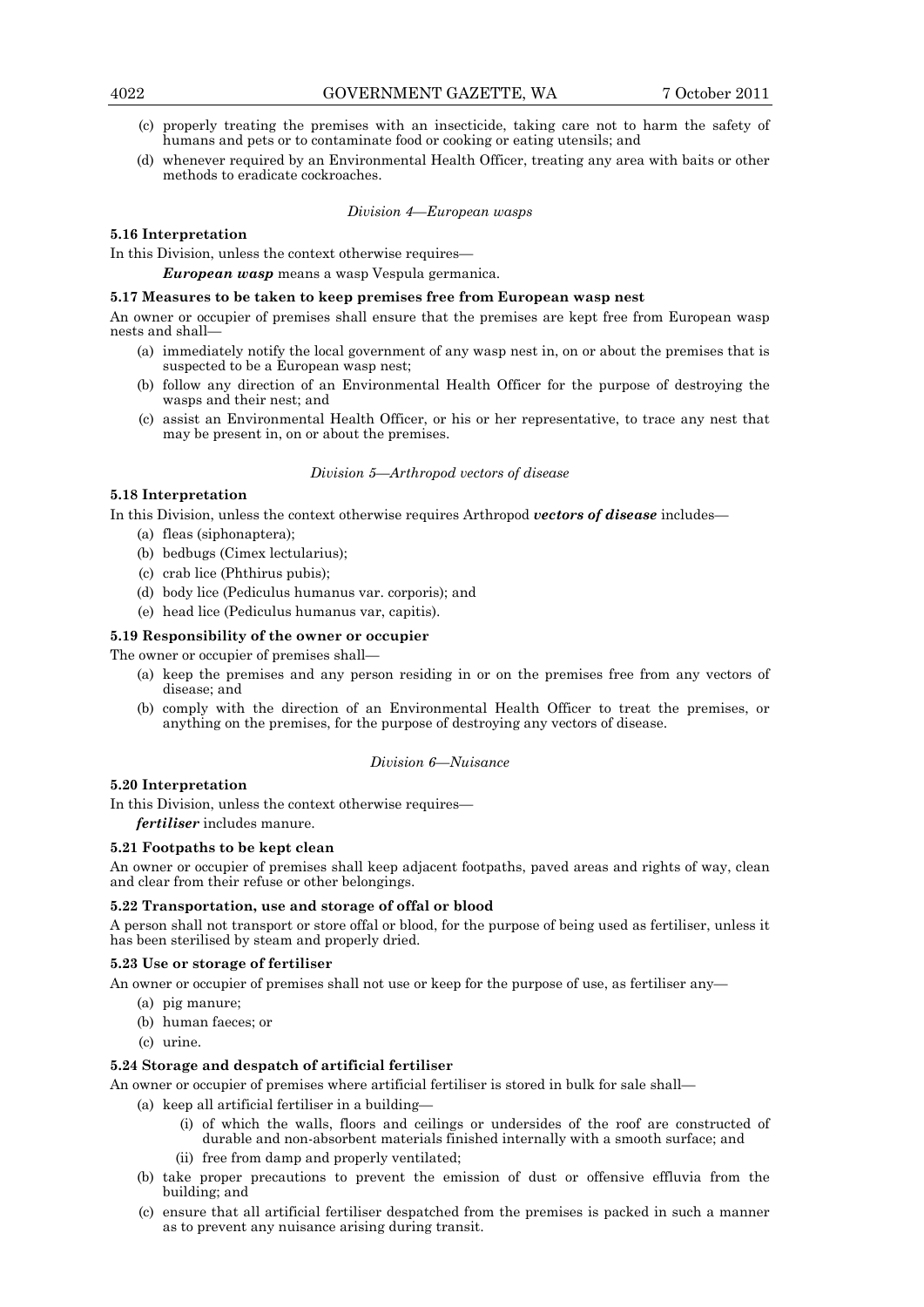## **5.25 Storage of fertiliser in a house**

The owner or occupier of a house where fertiliser or compost is stored or used shall—

- (a) prevent the escape of odours, dust or particles of fertiliser or compost;
- (b) treat the fertiliser or compost in such a manner as to effectively prevent it attracting or being a breeding place for flies or other vectors of disease; and
- (c) store only such amounts of fertiliser or compost—
	- (i) as can be readily used within a reasonable period; or
	- (ii) as may be directed by the Manager Health Service.

# **PART 6—LODGING HOUSES**

*Division 1—Registration* 

## **6.1 Interpretation**

(1) In this Part, unless the context otherwise requires—

- *approved number of lodgers* means the number of lodgers specified on the certificate of registration;
- *bed* means a single sleeping berth only. A double bed provided for the use of couples, shall have the same floor space requirements as 2 single beds;
- **bunk** means a sleeping berth comprising one of 2 beds arranged vertically;
- *certificate of registration* means a certificate of registration of a lodging house issued under clause 6.4;
- *keeper* means a person who is the owner of a lodging house whose name appears on the register of keepers, as the keeper of that lodging house;

*lodger* means a person who obtains, for hire or reward, board or lodging in a lodging house;

*lodging house* has the same meaning as in the Act;

- *manager* means a person duly appointed by the keeper in accordance with this Division to reside in, and have the care and management of, a lodging house;
- *non-toxic* includes non-toxic in any circumstances specified by the Executive Director Public Health;

# *recreational campsite* means a lodging house—

- (a) sited on a campsite principally used for;
	- (i) recreational, sporting, religious, ethnic or educational pursuits or
		- (ii) conferences or conventions; and
	- (b) where the period of occupancy of any lodger is not more than 14 consecutive days and includes youth camps, youth education camps, church camps and riding schools;
- *register of lodgers* means the register kept in accordance with Section 157 of the Act and this Part;
- *resident* means a person, other than a lodger, who resides in a lodging house;
- *serviced apartment* means a lodging house in which each sleeping apartment, or group of sleeping apartments in common occupancy, is provided with its own sanitary conveniences and may have its own cooking facilities;
- *short term hostel* means a lodging house where the period of occupancy of any lodger is not more than 14 consecutive days and shall include youth hostels and backpacker hostels; and
- *vector of disease* means an arthropod or rodent that transmits, by biological or mechanical means, an infectious agent from a source or reservoir to a person, and includes fleas, bedbugs, crab lice and head lice.

(2) Where in this Part an act is required to be done or forbidden to be done in relation to any lodging house, the keeper of the lodging house has, unless the contrary intention appears, the duty of causing to be done the act so required to be done, or of preventing from being done the act so forbidden to be done, as the case may be.

# **6.2 Lodging house not to be kept unless registered**

A person shall not keep or cause, suffer or permit to be kept a lodging house unless—

- (a) the lodging house is constructed in accordance with the requirements of this Part;
- (b) the lodging house is registered by the local government under clause 6.4;
- (c) the name of the person keeping or proposing to keep the lodging house is entered in the register of keepers; and
- (d) either—
	- (i) the keeper; or
	- (ii) a manager who, with the written approval of the Manager Health Service, has been appointed by the keeper to have the care and management of the lodging house,

resides or intends to reside continuously in the lodging house whenever there is one or more lodgers in the lodging house.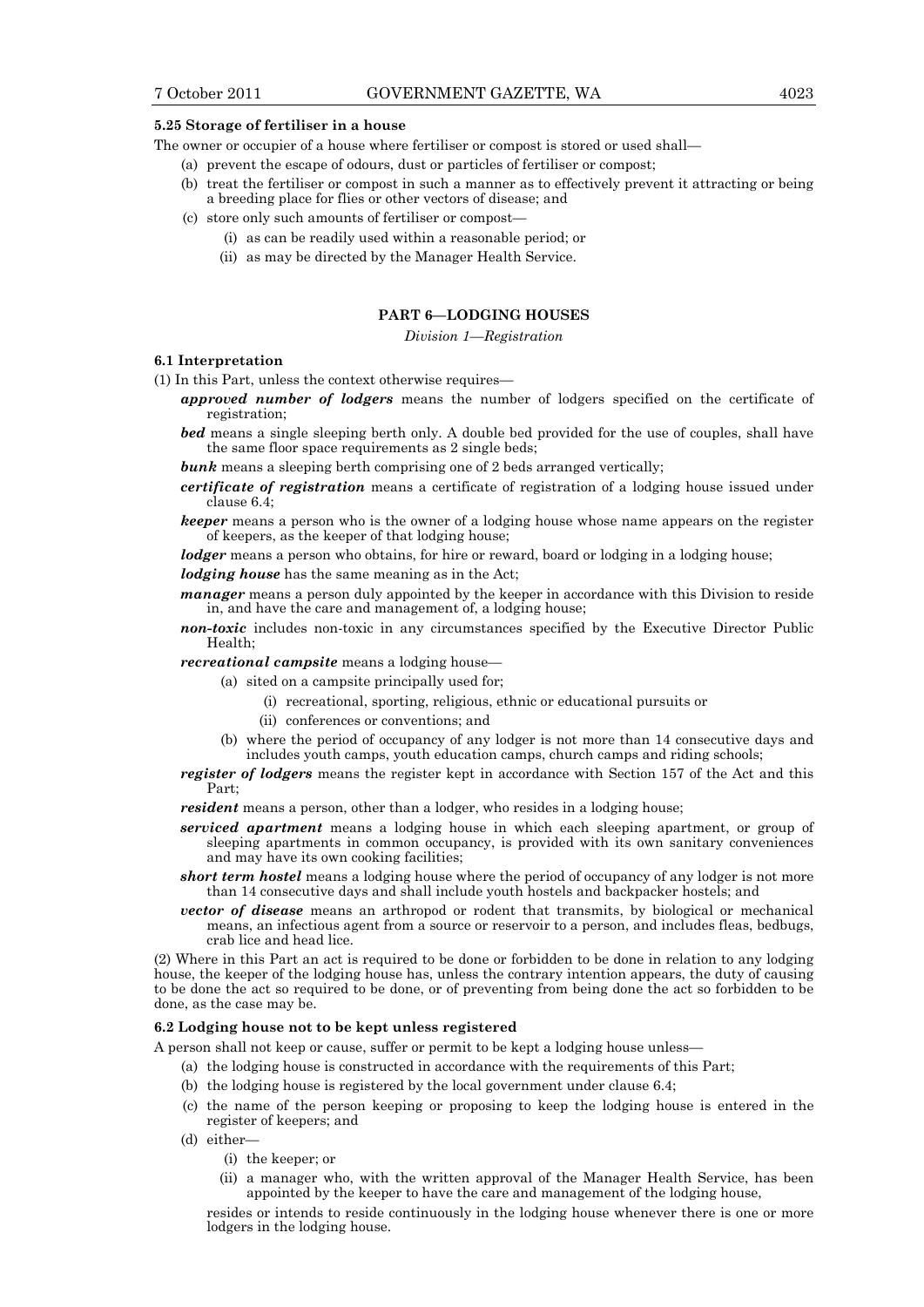## **6.3 Application for registration**

An application for registration of a lodging house shall be—

- (a) in the form prescribed in Schedule 1;
- (b) duly completed and signed by the proposed keeper; and
- (c) accompanied by—
	- (i) the fee as fixed from time to time by the local government under section 344C of the Act; and
	- (ii) detailed plans and specifications of the lodging house.

## **6.4 Approval of registration**

The local government may approve, with or without conditions, an application under clause 6.3 by issuing to the applicant a certificate of registration in the form of Schedule 2.

## **6.5 Renewal of registration**

A person who keeps a lodging house which is registered under this Part shall—

- (a) during the month of June in each year apply to the local government for the renewal of the registration of the lodging house; and
- (b) pay the fee as fixed from time to time by the local government under section 344C of the Act at the time of making each application for renewal.

## **6.6 Notification upon sale or transfer**

If the owner of a lodging house sells or transfers or agrees to sell or transfer the lodging house to another person, he or she shall, within 14 days of the date of sale, transfer or agreement, give to the local government, notice of the full name and address of the person to whom the lodging house has been, or is to be, sold or transferred in the form of Schedule 3.

## **6.7 Revocation of registration**

(1) Subject to subclause (3), the local government may, at any time, revoke the registration of a lodging house for any reason which, in the opinion of the local government, justifies the revocation.

(2) Without limiting the generality of subclause (1), the local government may revoke a registration upon any one or more of the following grounds—

- (a) that the lodging house has not, to the satisfaction of the local government, been kept free from vectors of disease or in a clean, wholesome and sanitary condition;
- (b) that the keeper has
	- (i) been convicted of an offence against this local law in respect of the lodging house;
	- (ii) not complied with a requirement of this Part; or
	- (iii) not complied with a condition of registration;
- (c) that the local government, having regard to a report from the Police Service, is satisfied that the keeper or manager is not a fit and proper person; and
- (d) that, by reason of alterations or additions or neglect to repair and renovate, the condition of the lodging house is such as to render it, in the opinion of the Manager Health Service, unfit to remain registered.

(3) Before revoking the registration of a lodging house under this clause, the local government shall give notice to the keeper requiring him or her, within a time specified in the notice, to show cause why the registration should not be revoked.

(4) Whenever the local government revokes the registration of a lodging house, it shall give the keeper notice of the revocation and the registration shall be revoked as from the date on which the notice is served on the keeper.

## *Division 2—Construction and use requirements*

## **6.8 General construction requirements**

A keeper of a lodging house shall ensure the lodging house is constructed and maintained to comply with the Building Code.

## **6.9 Sanitary conveniences**

(1) A keeper shall provide and maintain in good working order and condition and in convenient positions on the premises—

- (a) toilets; and
- (b) bathrooms, each fitted with a hand wash basin and a shower or a bath;

in accordance with the requirements of the Building Code.

(2) A bathroom or toilet which is used as a private bathroom or toilet to the exclusion of other lodgers or residents shall not be counted for the purposes of subclause (1).

(3) Each bath, shower and hand wash basin shall be provided with an adequate supply of hot and cold water.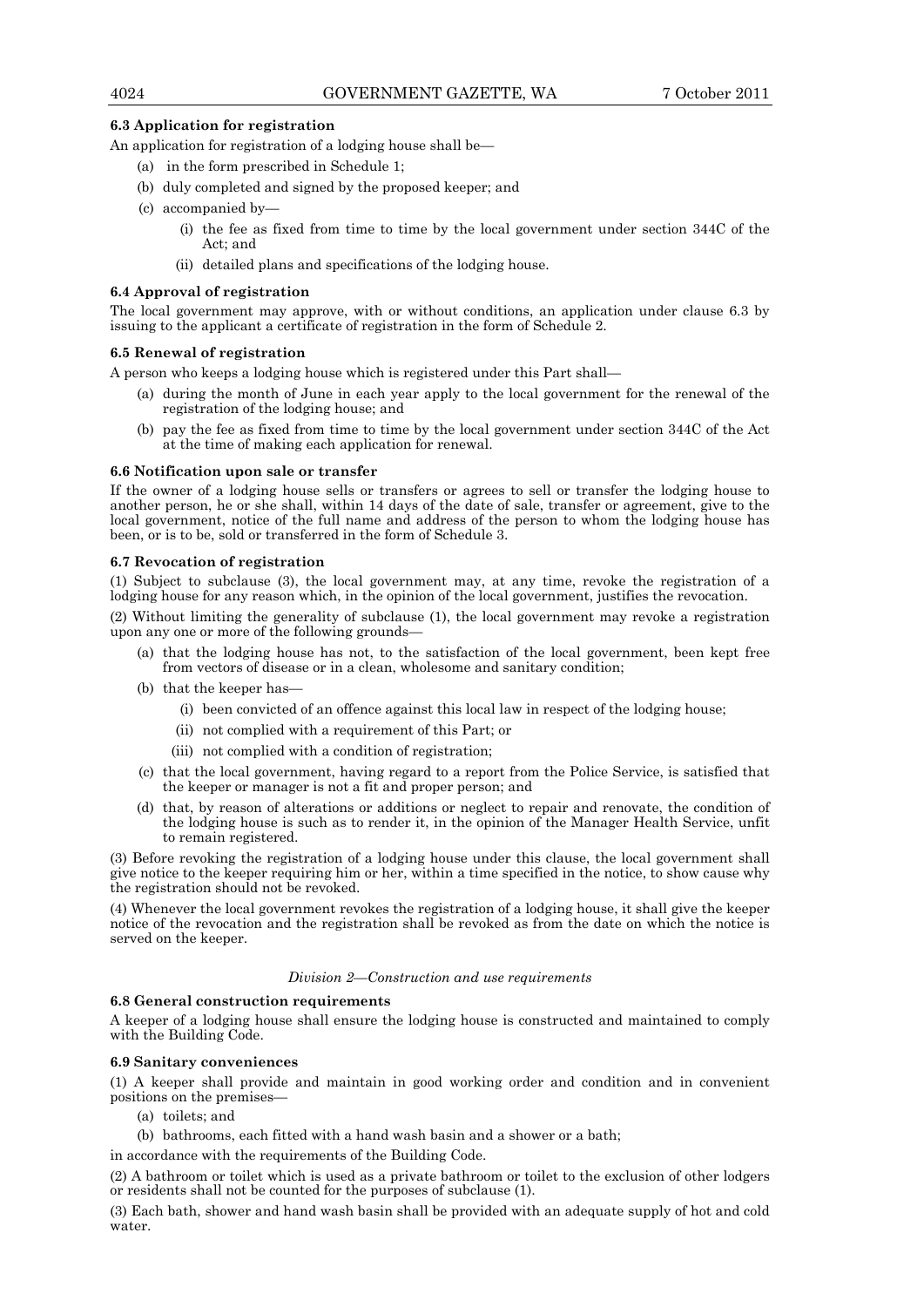## **6.10 Laundry**

(1) The keeper of a recreational campsite shall provide on the premise and maintain in good working order and condition laundry facilities consisting of at least one 45-litre stainless steel trough provided with an adequate supply of hot and cold water, unless otherwise approved by the Manager Health Service.

(2) The keeper of a lodging house which is not a recreational campsite shall provide on the premises and maintain in good working order and condition laundry facilities consisting of—

- (a) one washing machine;
- (b) one wash trough of at least 36 litres capacity; and
- (c) one electric dryer or at least 30metres of clothes line,

for each 15 lodgers, based on approved number of lodgers, and an adequate supply of hot and cold water to each wash trough and washing machine, unless otherwise approved by the Manager Health Service.

## **6.11 Kitchen**

The keeper of a lodging house shall provide a kitchen which—

- (a) has adequate—
	- (i) food storage facilities and cupboards to prevent contamination of food, or cooking or eating utensils, by dirt, dust, flies or other vectors of disease of any kind; and
	- (ii) refrigerator space for storage of perishable goods; and
- (b) complies with the *Food Act 2008*;

unless otherwise approved by the Manager Health Service.

# **6.12 Cooking facilities**

(1) The keeper of a lodging house where lodgers prepare their own meals shall provide a kitchen with electrical, gas or other stoves and ovens in accordance with the following table—

| Approved No. of Lodgers | Ovens | 4 Burner Stoves                                                     |
|-------------------------|-------|---------------------------------------------------------------------|
| $1-15$                  |       |                                                                     |
| 16-30                   |       | 2                                                                   |
| 31-45                   |       | З                                                                   |
| 46-60                   | 9     | 4                                                                   |
| Over 60                 | 2     | $4 + 1$ for each additional<br>15 lodgers (or part thereof) over 60 |

(2) The keeper of a lodging house where meals are provided by the keeper or manager must provide a kitchen with cooking appliances of a number and type approved by an Environmental Health Officer.

# **6.13 Dining room**

The keeper of a lodging house shall provide in that lodging house a dining room—

- (a) located in close proximity to, or combined with, the kitchen;
- (b) the floor area of which shall be not less than the greater of—
	- (i) 0.5 square metres per person; or
	- (ii) 10 square metres; and
- (c) which shall be adequately furnished to accommodate, at any one time, half of the approved number of lodgers.

# **6.14 Lounge room**

The keeper of a lodging house shall provide in that lodging house a lounge room—

- (a) with a floor area of—
	- (i) where the lounge is not combined with the dining room—not less than 0.6 square metres per person; or
	- (ii) where the lounge room is combined with a dining room—not less than 1.2 square metres per person,
	- but in either case having a minimum of 13 square metres; and
- (b) which shall be adequately furnished to accommodate, at any one time, half of the approved number of lodgers.

## **6.15 Fire and emergency provisions**

- (1) The keeper of a lodging house must—
	- (a) in each passage in the lodging house provide an emergency light—
		- (i) in the position and pattern approved by an Environmental Health Officer; and
		- (ii) which must be kept separate from the general lighting system and kept illuminated during the hours of darkness;
	- (b) provide an approved fire blanket positioned within 2 metres of the cooking area in each kitchen; and
	- (c) ensure that each exit sign and fire-fighting appliance is clearly visible, accessible and maintained in good working order at all times.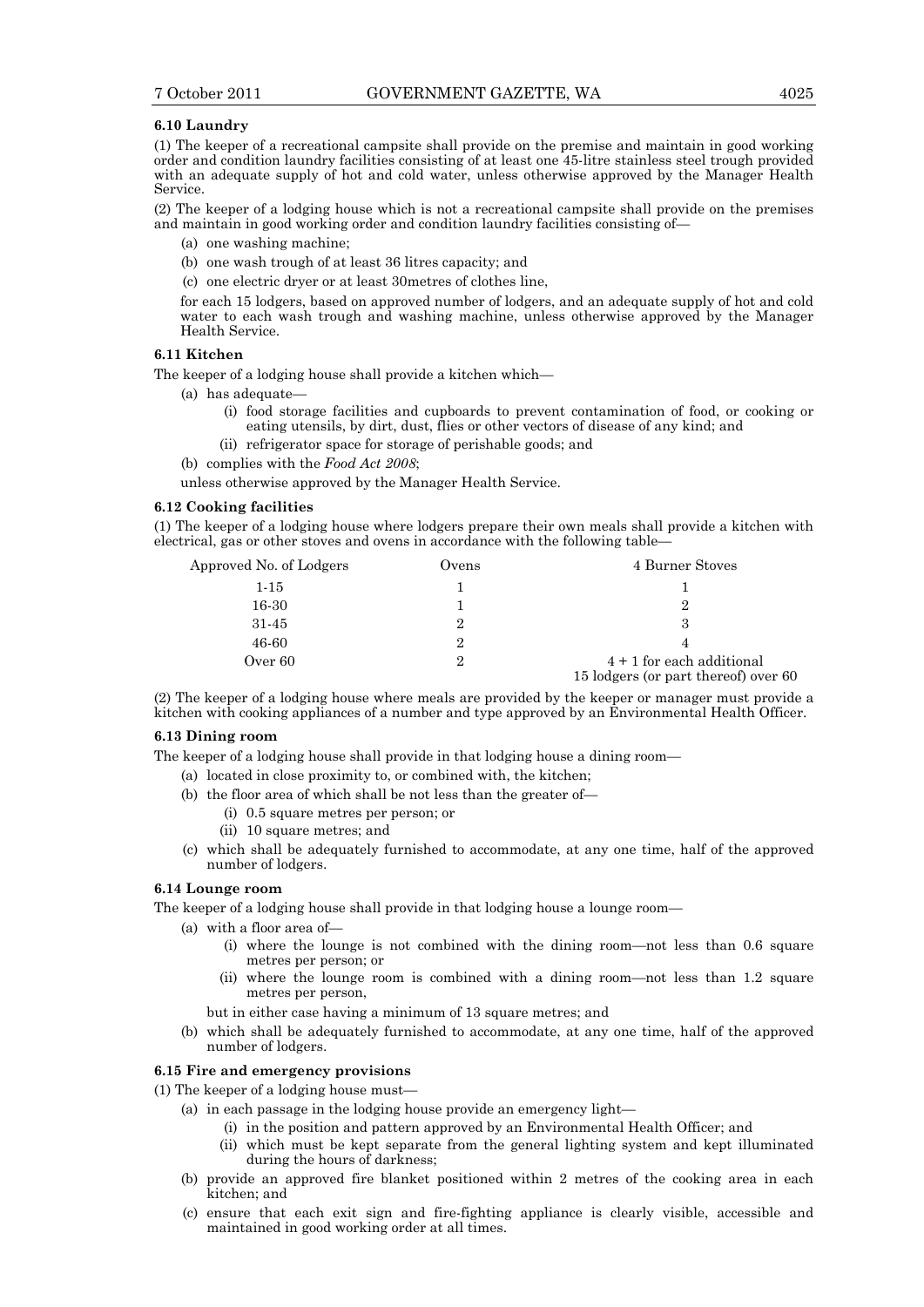(2) The keeper of a lodging house must ensure that all buildings comprising the lodging house are fitted with fire protection equipment in accordance with the Building Code.

# **6.16 Sleeping accommodation**

(1) Subject to subclause (2), a keeper shall not use or permit to be used as sleeping accommodation a room in a lodging house which is used or designed for use as a kitchen, scullery, store room, dining room, general sitting room or lounge room.

(2) Subclause (1) shall not apply to a serviced apartment.

(3) A keeper shall ensure any room used as sleeping accommodation—

- (a) only contains materials including upholstery, bedding, decorative treatments, window treatment and floor coverings which are made of non-toxic fire retardant materials, unless otherwise approved by the Manager Health Service;
- (b) is accessible without passing through a room in the private occupation of another person;
- (c) contains at least than 5.5 square metres of clear floor area for each lodger occupying the room;
- (d) is provided with lighting or ventilation in accordance with the Building Code and in good and efficient order;
- (e) is free from internal dampness;
- (f) that contains multiple beds or bunks is so arranged as to maintain—
	- (i) a passageway of at least 1.35 metres between each row of beds; and
	- (ii) a passageway of at least 2 metres between each row of bunks,
	- which passageway shall be kept clear of obstruction at all times; and
- (g) is furnished so that there is adequate storage facilities for belongings within the room.

(4) A keeper shall ensure that each bed—

- (a) has a mattress and pillow; and
- (b) is provided with a pillow case, mattress cover, 2 sheets, 2 blankets or equivalent.

(5) Sub clause 3 (c) does not apply to short term hostels or recreational campsites.

# **6.17 Sleeping accommodation—short term hostel and recreational campsites**

(1) A keeper of a short term hostel or recreational campsite shall provide clear floor area of not less than—

- (a) 4 square metres per person in each dormitory containing beds; and
- (b) 2.5 square metres per person in dormitories utilising bunks.

(2) The calculation of floor space in subsection (1), shall exclude the area occupied by any large items of furniture, such as wardrobes, but may include the area occupied by beds.

(3) The minimum height of any ceiling in a short term hostel or recreational campsite, shall be 2.4 metres in any dormitory utilising beds and 2.7 metres in any dormitory utilising bunks.

(4) The minimum floor area requirements in subsection (1) will only apply if there is ventilation, separation distances, fire, egress and other safety requirements in accordance with the Building Code.

(5) The keeper of any short term hostel or recreational campsite shall provide—

- (a) fixed outlet ventilation at a ratio of 0.15 square metres to each 10 square metres of floor area of the dormitories. Dormitories shall be provided with direct ventilation to the open air from a point within 230 millimetres of the ceiling level through a fixed open window or vents, carried as direct to the open air as is practicable; and
- (b) mechanical ventilation in lieu of fixed ventilation, subject to the Manager Health Service approval.

# **6.18 Obstruction of passages and stairways**

A keeper shall not cause or allow furniture, fittings or other things to be placed either temporarily or permanently in or on—

- (a) a stairway, stair landing, fire-escape, window or common passageway; or
- (b) part of the lodging house in common use or intended or adapted for common use;

in such a manner as to form an obstruction to the free passage of lodgers, residents or persons in or occupying the lodging house.

# **6.19 Fitting of locks**

A person shall not cause, suffer or allow to be fitted to an exit door a lock or other device—

- (a) that prevents the door from being opened from within the lodging house without a key; or
- (b) in such a manner as not to comply with the Building Code.

# **6.20 Ventilation**

(1) If, in the opinion of an Environmental Health Officer, a kitchen, bathroom, toilet, laundry or habitable room is not adequately or properly ventilated, he or she may direct the keeper to provide a different or additional method of ventilation.

(2) The keeper shall comply with any direction given under subclause (1) within such time as directed.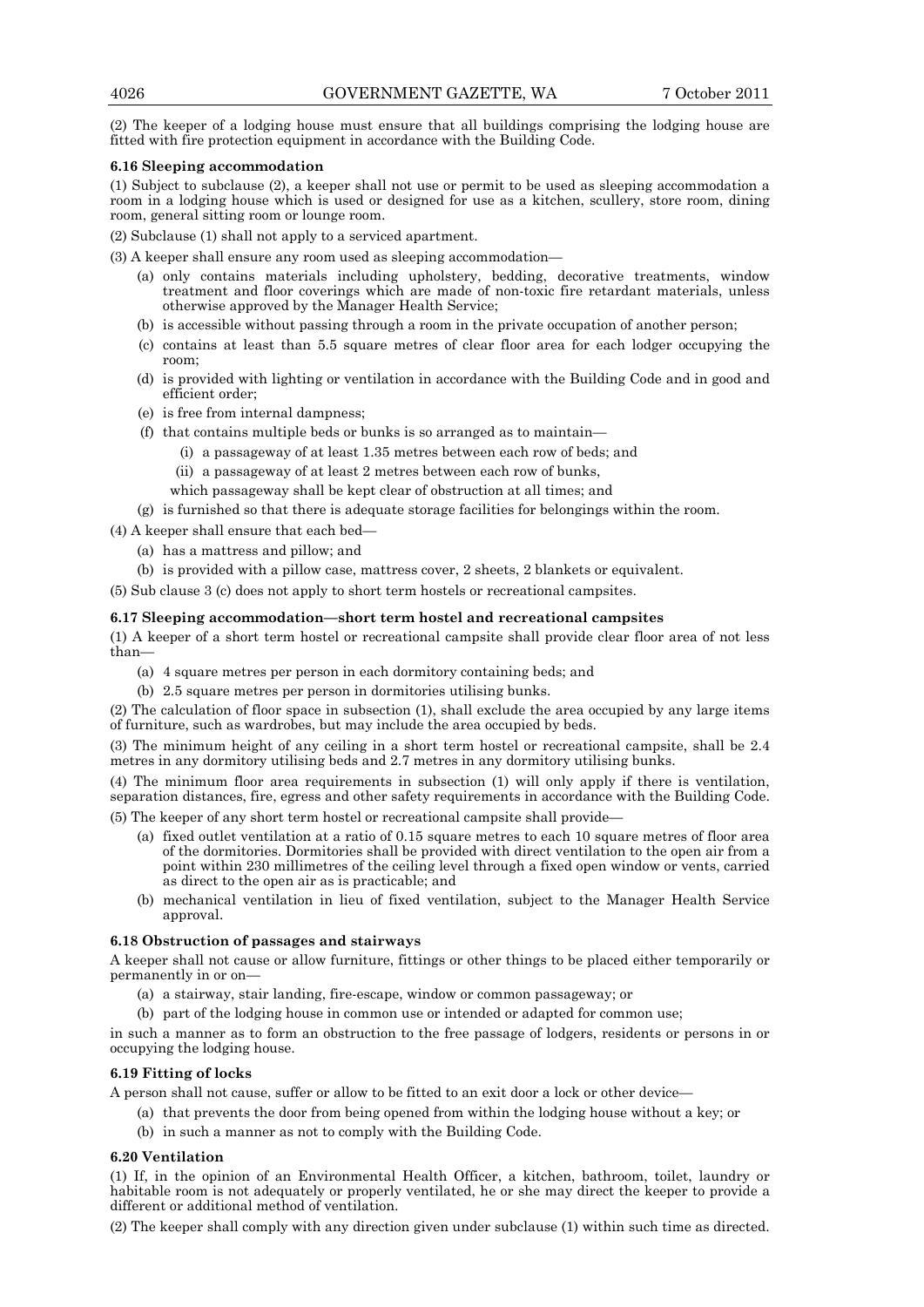## **6.21 Identification of rooms**

- (1) Subject to sub-clause (3), a keeper must place or cause to be placed on the outside of the doors of all rooms available to lodgers in the lodging house, serial numbers so that—
	- (a) the number "1" is placed on the outside of the door of the room nearest to the front or main entry door of the lodging house; and
	- (b) the numbers continue in sequence throughout each floor (if there is more than one) of the lodging house.

(2) The numbers to be placed on the doors under subclause (1) must be—

- (a) not less than 40 millimetres in height;
- (b) 1.5 metres from the floor; and
- (c) permanently fixed either by being painted on the doors or shown by other legible means.

(3) A keeper may use an alternative method for identification of rooms in a lodging house to that set out in sub-clauses (1) and (2), provided the approval of the Manager Health Services is first obtained.

## *Division 3—Management and care*

# **6.22 Keeper or manager to reside in the lodging house**

Whenever there is one or more lodgers in a lodging house, a keeper or manager shall—

- (a) reside in the lodging house; and
- (b) not be absent from the lodging house unless he or she arranges for a reputable person to have the care and management of the lodging house.

# **6.23 Register of lodgers**

(1) A keeper shall keep a register of lodgers in the form of Schedule 4.

- (2) The register of lodgers shall be—
	- (a) kept in the lodging house; and
	- (b) open to inspection at any time on demand by a Police Officer or an Environmental Health Officer.

## **6.24 Certificate in respect of sleeping accommodation**

(1) An Environmental Health Officer may issue to a keeper a certificate, specifying the maximum number of persons who shall be permitted to occupy each room used for the purpose of sleeping accommodation at any one time in the form of Schedule 5.

(2) When required by an Environmental Health Officer, a keeper shall exhibit the certificate issued under subclause (1) in a conspicuous place in the room to which the certificate refers.

(3) A person shall not cause or allow a greater number of persons than is specified on a certificate issued under subclause (1) to occupy the room to which it refers.

# **6.25 Duplicate keys and inspection**

Each keeper and manager of a lodging house shall—

- (a) retain possession of a duplicate key to the door of each room; and
- (b) when required by an Environmental Health Officer, open the door of any room for the purposes of inspection by the Officer.

# **6.26 Room occupancy**

A keeper shall not—

- (a) cause or allow more than the maximum number of persons permitted by the Certificate of Registration of the lodging house to be lodged at any one time in the lodging house;
- (b) use or allow to be placed or kept in any rooms used for the purpose of sleeping accommodation a larger number of beds than is required to accommodate and provide for the maximum number of persons permitted to occupy the room at any one time; and
- (c) use or cause or allow to be used for sleeping purposes a room that—
	- (i) has not been certified for that purpose; or
	- (ii) the local government or the Medical Officer has forbidden to be used for that purpose.

## **6.27 Cleaning and maintenance requirements**

A keeper of a lodging house shall—

- (a) maintain in a clean, sound and undamaged condition—
	- (i) the floor, walls, ceilings, woodwork and painted surfaces;
	- (ii) the floor coverings and window treatments; and
	- (iii) the toilet seats;
- (b) maintain in a clean condition and in good working order—
	- (i) all fixtures and fittings; and
	- (ii) windows, doors and door furniture;
- (c) ensure that the internal walls of each bathroom and toilet are painted so as to maintain a smooth impervious washable surface;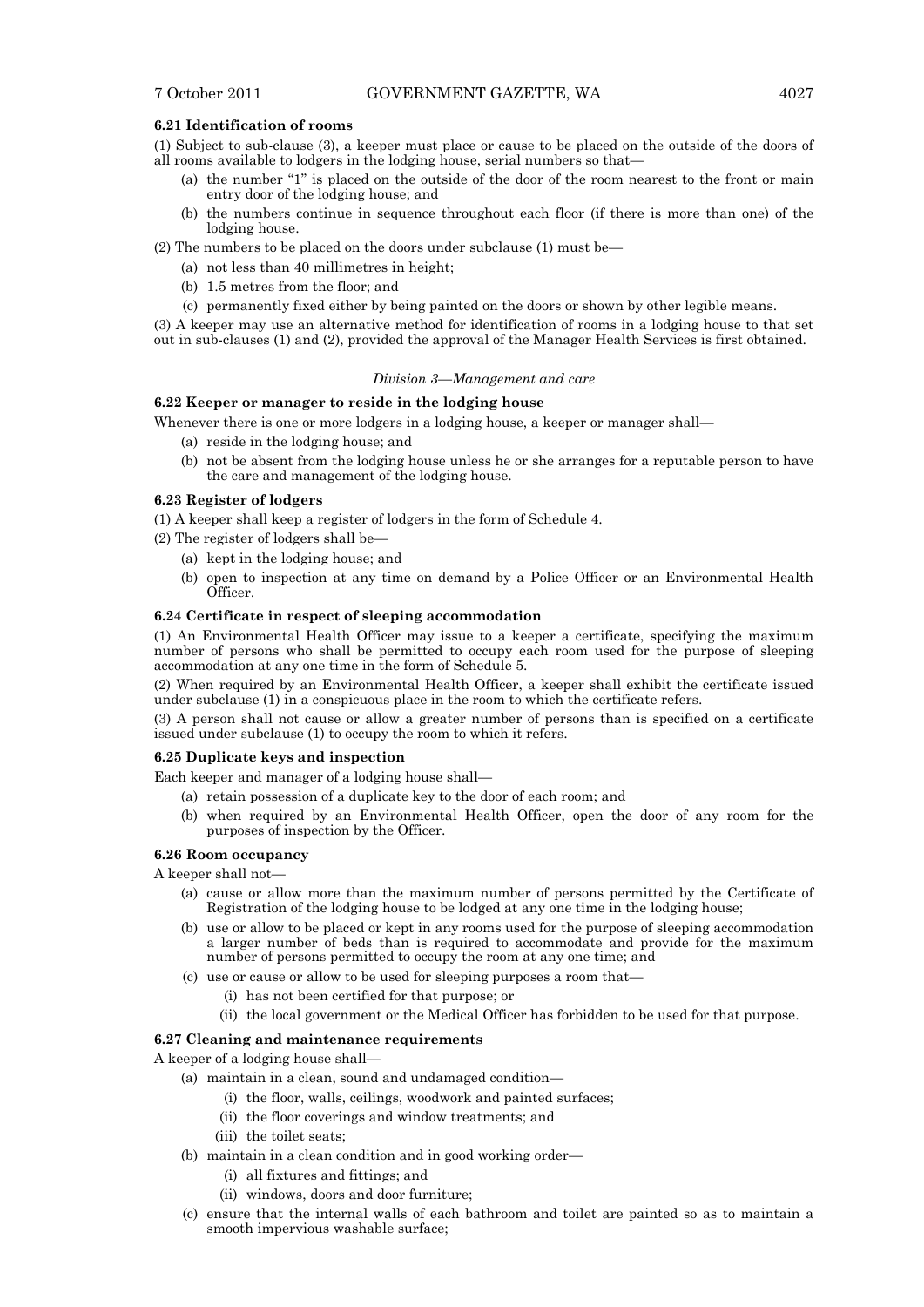- (d) ensure that—
	- (i) all bed linen, towels and house linen in use are washed at least once a week;
	- (ii) within a reasonable time of a bed having been vacated by a lodger or resident, the bed linen is removed and washed;
	- (iii) a person does not occupy a bed which has been used by another person unless the bed has been provided with clean bed linen;
	- (iv) all beds, bedsteads, blankets, rugs, covers, bed linen, towels and house linen are kept clean, in good repair and free from vectors of disease;
	- (v) when any vectors of disease are found in a bed, furniture, room or sleeping apartment, immediate effective action is taken to eradicate the vectors of disease;
	- (vi) a room which is not free from vectors of disease is not used as sleeping accommodation; and
	- (vii) the yard is kept clean at all times; and
- (e) comply with any direction, whether orally or in writing, given by an Environmental Health Officer.

## **6.28 Responsibilities of lodgers and residents**

A lodger or resident shall not—

- (a) use any room available to lodgers—
	- (i) as a shop, store or factory; or
	- (ii) for manufacturing or trading services;
- (b) keep or store in or on the lodging house any goods or materials which are inflammable or offensive;
- (c) use a bath or hand wash basin other than for ablutionary purposes;
- (d) use a bathroom facility or fitting for laundry purposes;
- (e) use a sink installed in a kitchen or scullery for any purpose other than the washing and cleaning of cooking and eating utensils, other kitchenware and culinary purposes;
- (f) deposit rubbish or waste food other than into a proper rubbish receptacle;
- (g) in a kitchen or other place where food is kept—
	- (i) wash or permit the washing of clothing or bedding; or
	- (ii) keep or permit to be kept any soiled clothing or bedding;
- (h) place or keep, in any part of a lodging house, any luggage, clothing, bedding or furniture, that is infested with vectors of disease;
- (i) store or keep such a quantity of furniture, material or goods within the lodging house—
	- (i) in any kitchen, living or sleeping accommodation so as to prevent the cleaning of the floors, walls, fittings or fixtures; and
	- (ii) in a sleeping apartment so as to decrease the clear floor area to less than the minimum required by this Part;
- (j) obstruct or prevent the keeper or manager from inspecting or examining the room or rooms occupied by the lodger or resident; and
- (k) fix any fastener or change any lock to a door or room without the written approval of the keeper.

# **PART 7—OFFENSIVE TRADES**

*Division 1—General* 

## **7.1 Interpretation**

In this Part, unless the context otherwise requires—

*occupier* in relation to premises includes the person registered as the occupier of the premises in a form approved; and

*offensive trade* has the meaning given to it by section 186 of the Act;

## **7.2 Consent to establish an offensive trade**

(1) A person seeking the consent of the local government under section 187 of the Act to establish an offensive trade shall—

- (a) advertise notice of his or her intention to apply for consent in accordance with clause 7.3;
- (b) give the Chief Executive Officer copies of the notice as advertised under clause 7.3(2); and
- (c) lodge with the Chief Executive Officer an application in the form of Schedule 6.

(2) A person who makes a false statement in an application under this clause shall be guilty of an offence.

## **7.3 Notice of application**

(1) A notice required under clause 7.2(1)(a) shall—

- (a) contain the name and address of the person who intends to make the application;
- (b) contain a description of the nature of the offensive trade;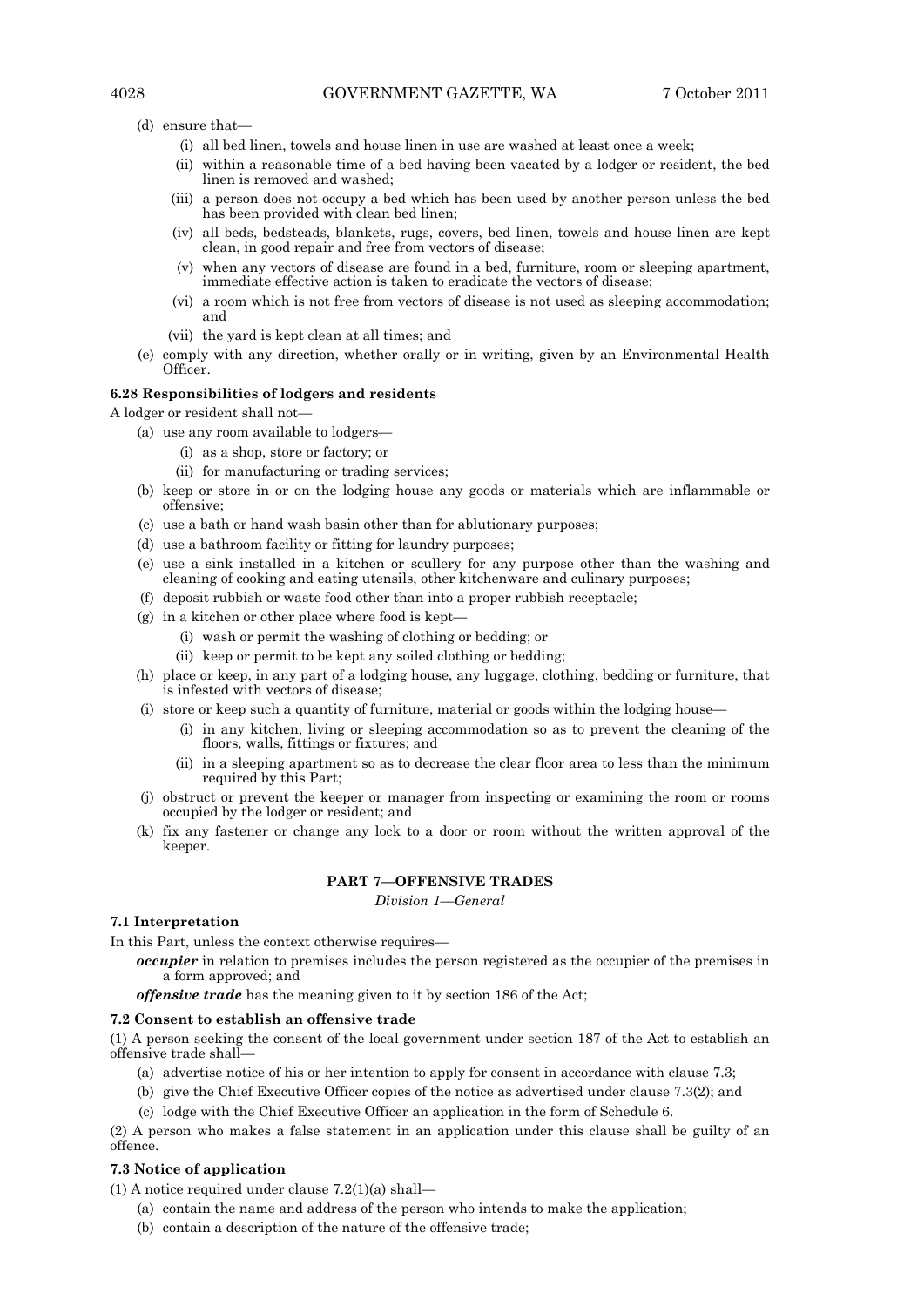- (c) contain details of the premises in or upon which it is proposed to carry on the proposed trade; and
- (d) advise that all comments and objections should be forwarded in writing to the local government.

(2) Copies of the notice must be—

- (a) given to each adjacent property owner and tenant;
- (b) displayed on the premises in or on which it is proposed to carry out the offensive trade; and
- (c) advertised in a local newspaper at least two weeks but not more than one month before the application under clause  $7.2(1)(c)$  is lodged with the Chief Executive Officer.

# **7.4 Decision on application for consent**

(1) The local government may—

- (a) approve an application for consent unconditionally or subject to any conditions; or
- (b) refuse to approve an application for consent.

(2) The local government is to give the applicant written notice of its approval or refusal of an application for consent.

(3) The local government may, at any time, amend a condition of approval and the amended condition takes effect when written notice of it is given to the owner or occupier of the premises on which the offensive trade is being, or is proposed to be, carried on.

## **7.5 Registration of premises**

An application for the registration of premises pursuant to section 191 of the Act shall be—

- (a) in the form of Schedule 7;
- (b) accompanied by the fee prescribed in the *Health* (*Offensive Trades Fees) Regulations 1976;*  and
- (c) lodged with the Chief Executive Officer.

## **7.6 Decision on application for registration**

(1) The local government may—

- (a) approve an application for the registration, or for the renewal of the registration, of premises for the carrying on of an offensive trade unconditionally or subject to any conditions; or
- (b) refuse to approve an application for the registration of premises for the carrying on of an offensive trade.

(2) If the local government approves an application for the registration, or for the renewal of the registration, of premises for the carrying on of an offensive trade, it is to issue to the applicant a Certificate of Registration which must—

- (a) be in the form of Schedule 8; and
- (b) include the conditions (if any) on which the application is approved.

(3) If the local government refuses to approve an application for the registration, or for the renewal of the registration, of premises for the carrying on of an offensive trade, it is to give written notice of that refusal to the applicant.

(4) The local government may, at any time, amend a condition of approval and the amended condition takes effect when written notice of it is given to the owner or occupier of the premises.

## **7.7 Renewal of registration**

A person who keeps an offensive trade which is registered under this Part shall—

- (a) during the month of June in each year apply to the local government in writing for renewal of the registration of the offensive trade; and
- (b) accompanied by the fee prescribed in the *Health* (*Offensive Trades Fees) Regulations 1976;*

### *Division 2—General duties of an occupier*

## **7.8 Interpretation**

In this Division, unless the context otherwise requires—

*occupier* means the occupier, or where there is more than one occupier, each of the occupiers of the premises in or upon which an offensive trade is carried on; and

*premises* means premises in or on which an offensive trade is carried on.

## **7.9 Change of occupier**

Where there is a change of occupier of premises registered pursuant to this Division, the new occupier shall forthwith notify the Chief Executive Officer in writing of such change.

# **7.10 Cleanliness**

The occupier shall—

- (a) maintain all portions of the premises in a clean and sanitary condition and in a state of good repair; and
- (b) prevent any unwholesome or offensive odour arising from the premises.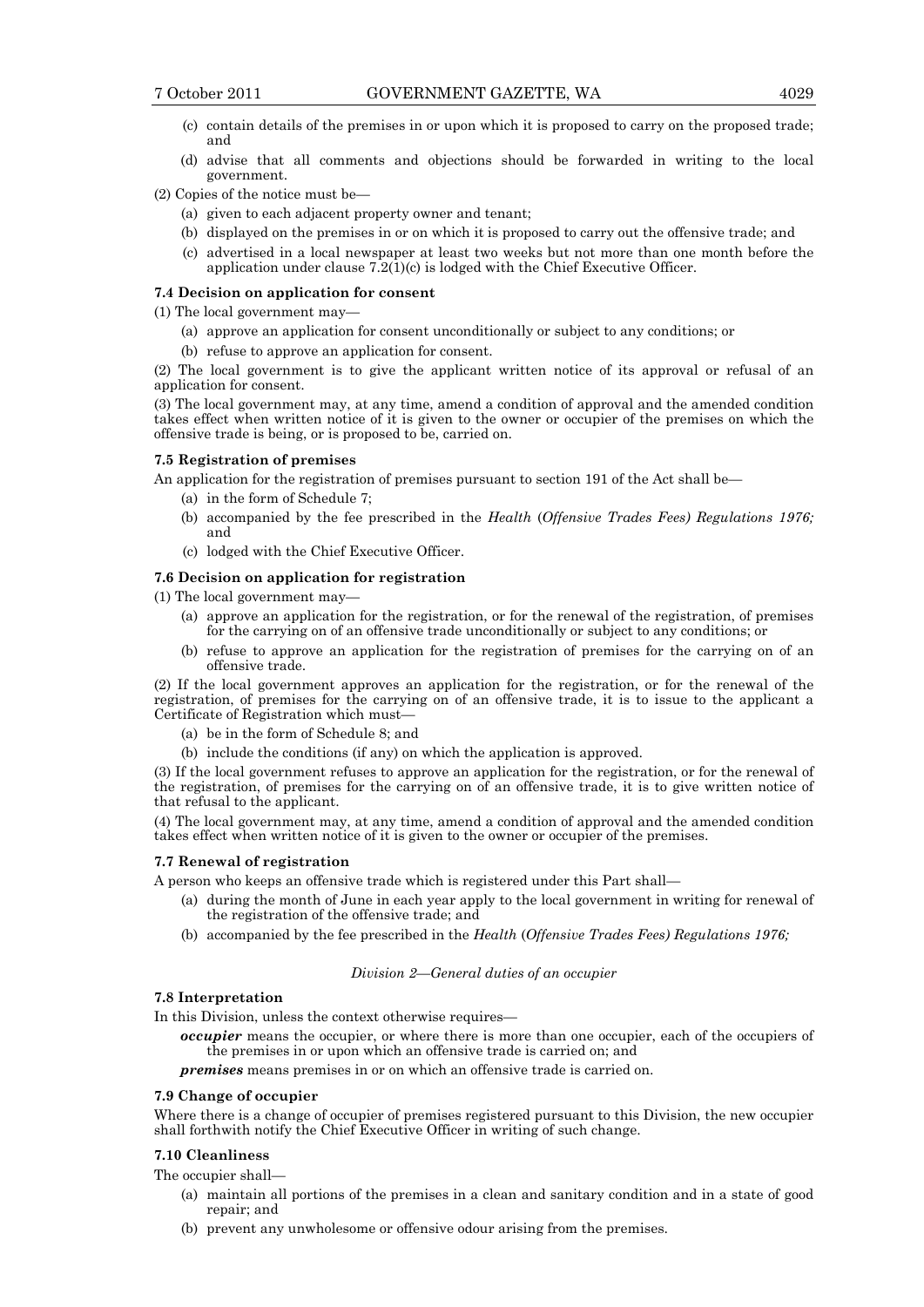# **7.11 Rats and other vectors of disease**

The occupier must—

- (a) take all practicable measures to ensure that the premises are kept free from rodents, cockroaches, flies and other vectors of disease; and
- (b) provide in and on the premises all effective means and methods for the eradication and prevention of rodents, cockroaches, flies and other vectors of disease.

## **7.12 Sanitary conveniences and hand wash basins**

The occupier shall provide on the premises in an approved position sufficient sanitary conveniences and hand wash basins, each with an adequate supply of hot and cold water for use by employees and by all other persons lawfully upon the premises.

## **7.13 Alteration to premises**

A person shall not, without the written approval of the local government, make or permit any change or alterations whatsoever to premises registered under this Part.

## **7.14 Storage of materials**

The occupier must cause all material on the premises to be stored so as not to be offensive or injurious to health whether by smell or otherwise and so as to prevent the creation of a nuisance.

## **7.15 Directions**

(1) The Manager Health Service may give to the occupier directions to prevent or diminish the offensiveness of a trade or to safeguard the public health.

(2) The occupier shall comply with any directions given under this clause.

## **7.16 Other duties of occupier**

In addition to the requirements of this Division, the occupier shall comply with all other requirements of this Part that apply to the particular offensive trade or trades carried out by him or her.

## *Division 3—Piggeries*

# **7.17 Interpretation**

In this Division, unless the context otherwise requires—

*piggery* means any building, enclosure or yard in which one or more pigs are kept, bred, reared or fattened for the purpose of trade and includes any portion of the premises to which the pigs have access; and

*occupier* means the occupier of the piggery.

## **7.18 Location**

A piggery shall be located at a distance from any street or thoroughfare, dwelling or food premise that complies with the requirements specified in section 4.0 of the Code of Practice for Piggeries 1992 4.0 Buffer Zone Dimensions (Distances).

## **7.19 Construction**

The occupier shall provide either sties and/or enclosures within which the pigs shall be kept and the floor of the sty shall be of concrete or similar impervious materials, graded to a drain connected to an approved effluent treatment and disposal system.

## *Division 4—Poultry farms—caged system*

# **7.20 Interpretation**

In this Division, unless the context otherwise requires—

*poultry farm* means any premises utilising a caged system of poultry housing in which series of nesting boxes, cages or similar devices are used to confine laying hens for intensive laying; and

*occupier* means the occupier of the poultry farm.

## **7.21 Location of sheds**

Any shed or building on a poultry farm is to be located in a manner in accordance with the requirements of the Environmental Code of Practice for Poultry Farms in Western Australia.

## **7.22 Manure**

The occupier shall ensure that all manure—

- (a) is retained directly under the cage without any spillage onto the concrete pathway; and
- (b) is kept dry and free from fly breeding.

## **7.23 Cool room**

The occupier shall provide a suitable cool room capable of maintaining a temperature of not more than 5 degrees Celsius at any time.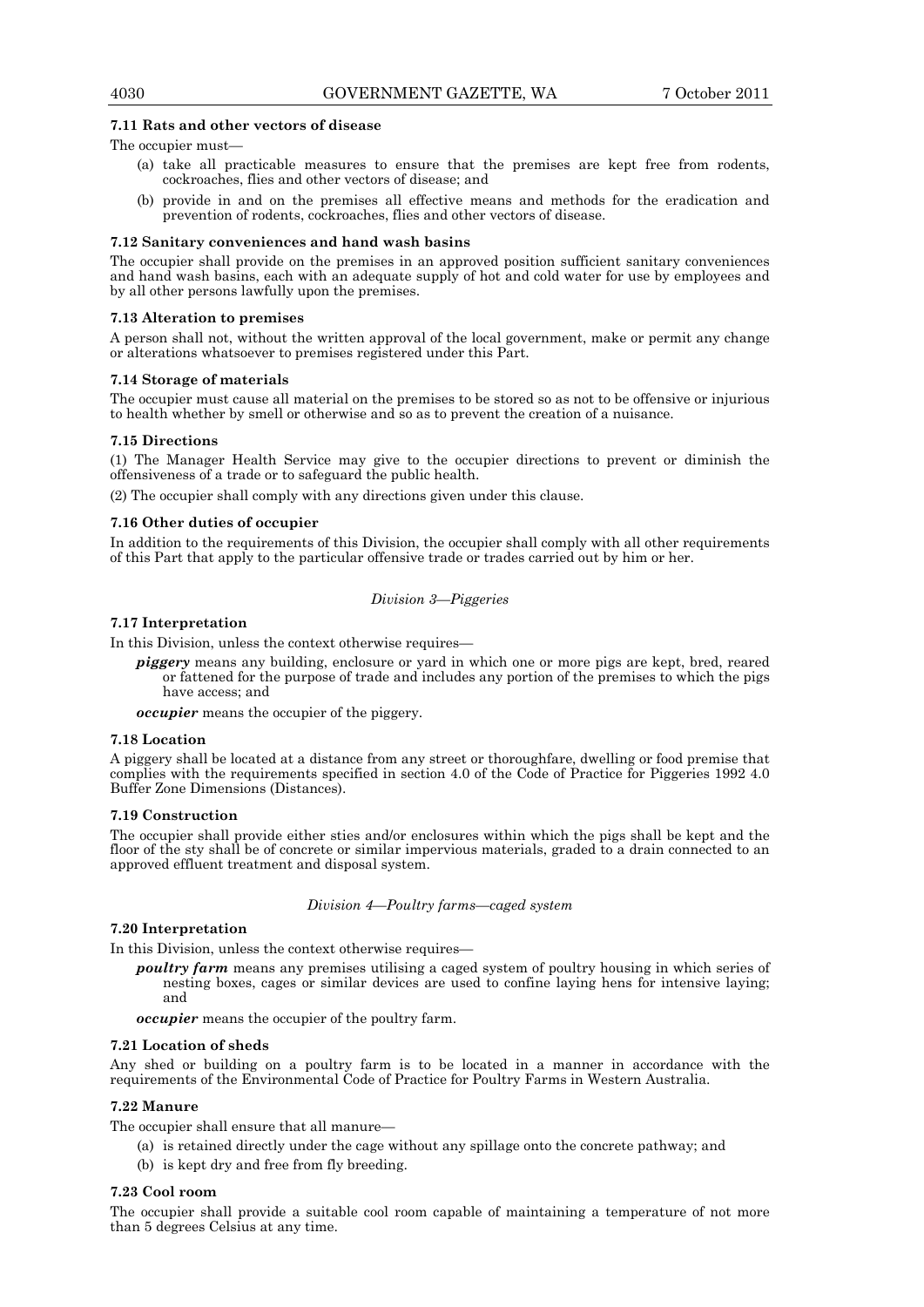## **7.24 Disposal of carcases**

The occupier shall ensure that carcases are disposed by one of the following methods—

- (a) incineration of the carcases in an incinerator approved by the local government and complying with the standards of the Department of Environment and Conservation;
- (b) burial of the carcases in a manner and location approved by an Environmental Health Officer; or
- (c) by some other means approved by the local government.

## *Division 5—Manure works*

# **7.25 Interpretation**

In this Division, unless the context otherwise requires—

*manure works* means a place where manure is received, stored or processed and includes any portion of the premises to which the receiving, storing and processing occurs; and

*occupier* means the occupier of a manure works.

## **7.26 Storage of manure**

The occupier shall take all practicable measures to keep the manure free from fly breeding.

## **7.27 Location of manure deposits**

(1) The occupier shall ensure that any deposit of manure shall be placed not less than—

- (a) 30 metres from any creek, waterway, well or bore; and
- (b) 6 metres from any open drain or sub soil drain.

(2) The deposit of manure must be protected from moisture in a manner approved by the Manager Health Service.

# **PART 8—PENALTIES**

# **8.1 Penalties**

(1) A person who contravenes a provision of this local law, commits an offence.

(2) A person who commits an offence under subclause (1) is liable to—

- (a) a penalty which is not more than \$2,500 and not less than—
	- (i) in the case of a first offence, \$250;
	- (ii) in the case of a second offence, \$500; and
	- (iii) in the case of a third or a subsequent such offence, \$1250; and
- (b) if the offence is a continuing offence, a daily penalty which is not more than \$250 and not less than \$125.

## *Schedule 1*

————

*Application for Registration of a Lodging House* 

[Clause 6.3]

# **APPLICATION FOR REGISTRATION OF A LODGING HOUSE**

| To: Chief Executive Officer<br>Shire of Kalamunda                                 |
|-----------------------------------------------------------------------------------|
|                                                                                   |
| Full name of Applicant/s                                                          |
|                                                                                   |
| Residential Address of Applicant/s                                                |
|                                                                                   |
| and for my name to be entered in the Register as the keeper of the lodging house. |
| <b>DESCRIPTION OF LODGING HOUSE</b>                                               |
|                                                                                   |
|                                                                                   |
| Total Number of single beds , double beds , bunk beds ; for use by lodgers.       |

Proposed maximum number of lodgers at any one time ....................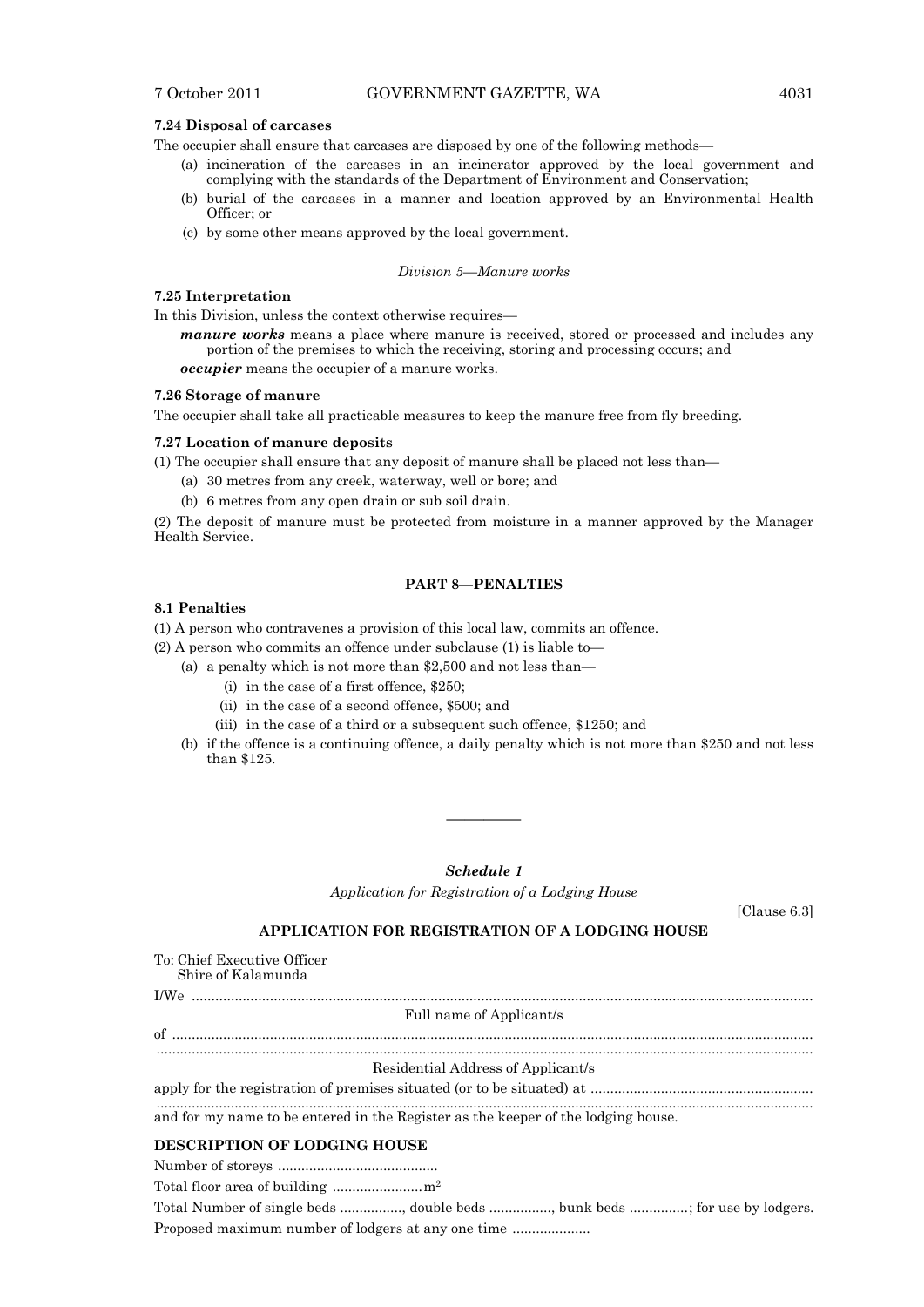| Rooms for private use                         |        |              |                           |
|-----------------------------------------------|--------|--------------|---------------------------|
|                                               |        | Number       | Area $(m^2)$              |
| Laundries/toilets/bathrooms                   |        |              |                           |
| Bedrooms                                      |        |              |                           |
| Dining Rooms                                  |        |              |                           |
| Kitchens                                      |        |              |                           |
| Sitting Rooms                                 |        |              |                           |
| Other (Specify)                               |        |              |                           |
| <u>Rooms for lodgers</u>                      |        |              |                           |
|                                               | Number | Area $(m^2)$ | Number of Sleeping Berths |
| Bedrooms                                      |        |              |                           |
| Dining Rooms                                  |        |              | Seats:                    |
| Kitchens                                      |        |              |                           |
| <b>Sitting Rooms</b>                          | .      |              | Seats:                    |
| Other (Specify)                               | .      |              |                           |
| <b>Sanitary Conveniences for male lodgers</b> |        |              |                           |
| Toilets                                       |        |              |                           |
| Urinals                                       |        |              |                           |
| <b>Baths</b>                                  |        |              |                           |
| Showers                                       | .      |              |                           |

Hand wash basins ………… **Sanitary Conveniences for female lodgers** Toilets ………… Baths ………… Showers ………… Hand wash basins ………… **Sanitary Conveniences for the disabled** Toilets ………… Baths ………… Showers ………… Hand wash basins …………

| <b>Kitchen Facilities</b> |   |
|---------------------------|---|
| Ovens                     |   |
| Stove burners             |   |
| Sinks                     | . |
| Dishwashers               |   |
| Hand basins               |   |
| Grease traps              | . |
| Bench top material        |   |
| Floor material            |   |
| Wall material             |   |
| <b>Laundry Facilities</b> |   |
| Washtroughs               |   |
| Washing machines          |   |
| Drying cabinets or        |   |

## **Additional Details**

clothes lines (m)

- (a) Lodgers' meals will be provided by the manager/keeper/lodgers.
- (b) The keeper will/will not reside continuously on the premises
- (c) Name and occupation of proposed manager if keeper resides elsewhere—..................................
- (d) There will be .............. family members residing on the premises with the keeper/manager.

Application fee of \$ .…..…. is attached.

Floor plan of proposed lodging house is attached.

.............................................................................. Signature of Applicant/s

|  | . . |  |
|--|-----|--|
|  |     |  |
|  |     |  |
|  |     |  |

Date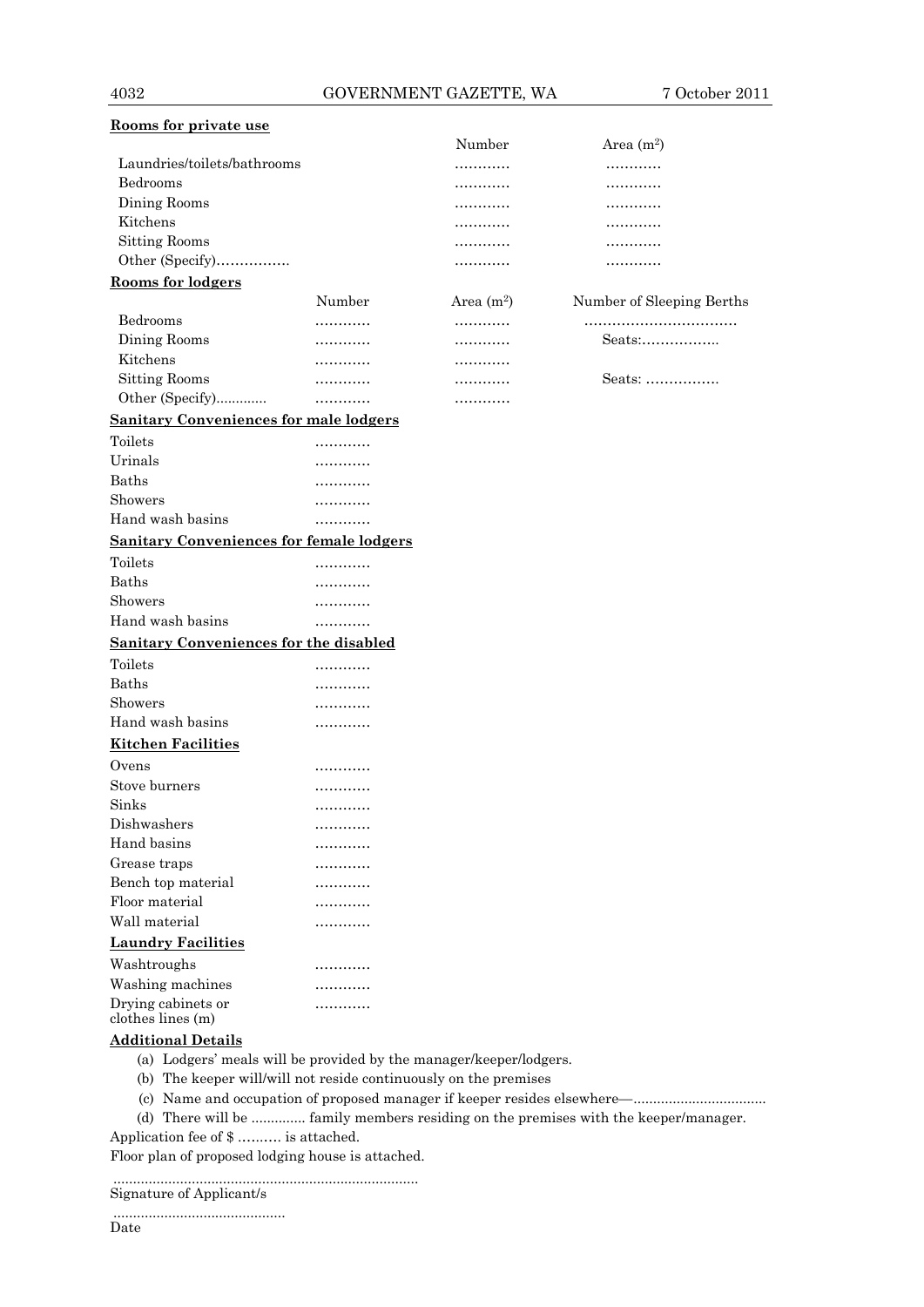# *Schedule 2*

*Certificate of Registration of a Lodging House* 

[Clause 6.4]

# **CERTIFICATE OF REGISTRATION OF A LODGING HOUSE**

This is to certify that the premises situated at ...........................................................................................

…………………................. are registered as a Lodging House and classified as—

- a lodging house;
- a short term hostel;
- a recreational campsite; or
- serviced apartments

until 30 June 20......., on the following conditions—

- 1. that .....................…………….., whose name is entered on the register of keepers of the Shire of Kalamunda, continues to be the keeper of the lodging house;
- 2. that ....................……………...., appointed by the keeper to be the manager of the lodging house, continues to be the manager of the lodging house;
- 3. that the Certificate of Registration is not sooner cancelled or revoked;
- 4. that the maximum number of rooms to be used as sleeping apartments for lodgers is— ........................; and
- 5. that the maximum number of lodgers accommodated on the premises shall not exceed ........................
- 6. <<insert conditions as appropriate>> .............................................................................................

This Certificate of Registration is issued subject to the Health Act and Health Local Laws of the Shire of Kalamunda and is not transferable.

Dated: ............................ 20..........

.................................................................. Manager Health Service Shire of Kalamunda

Fee received: \$....................

*Schedule 3* 

————

*Notice of Change of Owner of a Lodging House* 

[Clause 6.6]

# **NOTICE OF CHANGE OF OWNER OF A LODGING HOUSE**

| To: Chief Executive Officer<br>Shire of Kalamunda  |
|----------------------------------------------------|
|                                                    |
| Full Name of Applicant/s                           |
|                                                    |
| Residential Address of Applicant/s                 |
|                                                    |
|                                                    |
| for the carrying on of the lodging house business. |
|                                                    |
| Signature of Applicant/s                           |
|                                                    |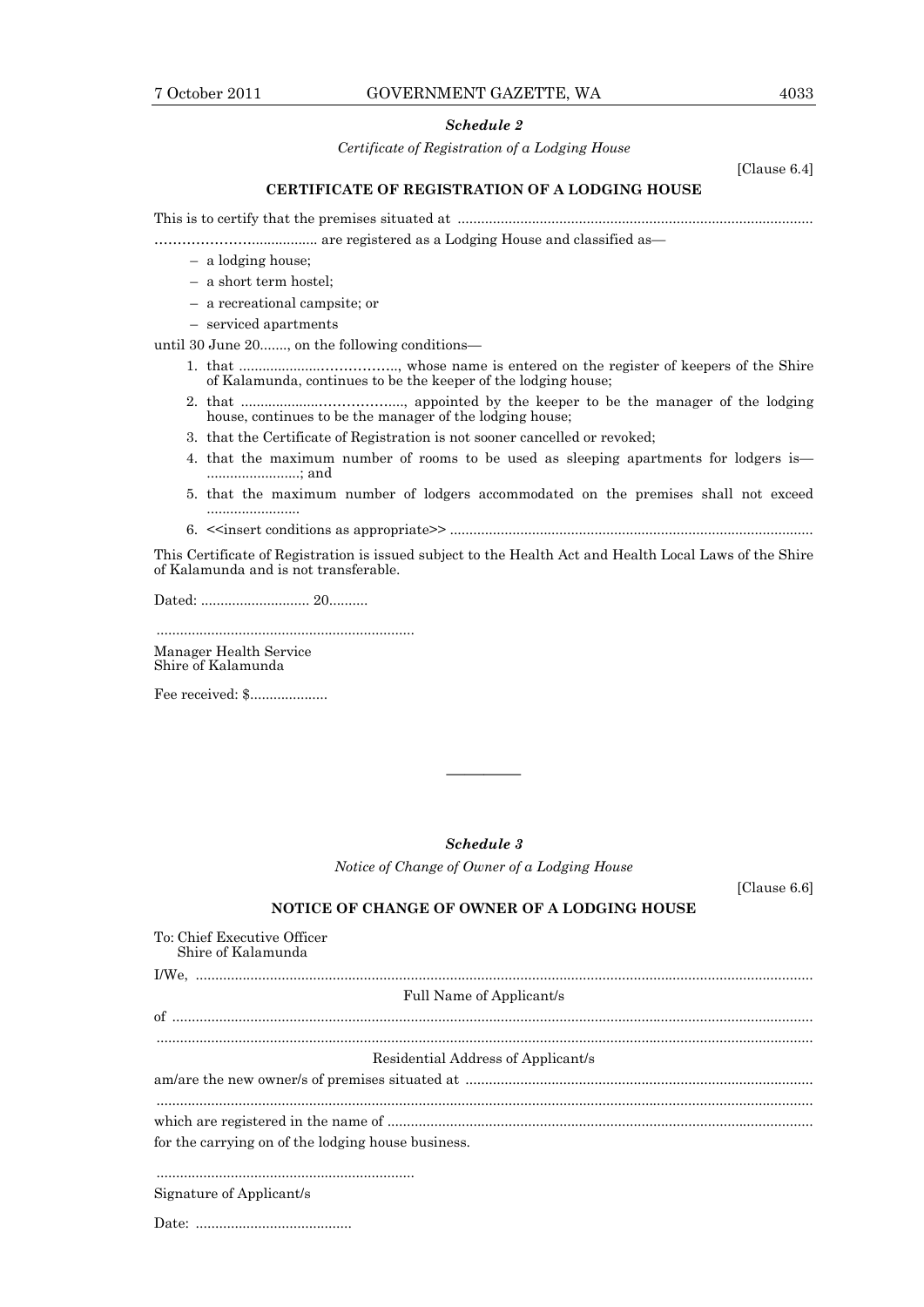# *Schedule 4 Register of Lodgers*

[Clause 6.23]

[Clause 6.24]

# **REGISTER OF LODGERS**

Location of Lodging House: ......................................................................................................................... .......................................................................................................................................................................

Date

| Date of<br>Arrival | Name | Previous Address | Signature | Room<br>No. | Date of<br>Departure |
|--------------------|------|------------------|-----------|-------------|----------------------|
|                    |      |                  |           |             |                      |
|                    |      |                  |           |             |                      |
|                    |      |                  |           |             |                      |
|                    |      |                  |           |             |                      |
|                    |      |                  |           |             |                      |

*Schedule 5* 

————

*Certificate of Sleeping Accomodation for a Lodging House* 

| <b>CERTIFICATE OF SLEEPING ACCOMMODATION FOR A LODGING HOUSE</b> |
|------------------------------------------------------------------|
|                                                                  |
|                                                                  |

Name of Keeper .......................................................................................................................................................................

Address of Keeper

for the registered lodging house situated at ............................................................................................... **This Room, No. …......….. is not to be occupied by more than ….......…….. lodgers or residents.** 

............................................

Date

..................................................................

Environmental Health Officer

This Certificate must be affixed to the rear of the door of the room it refers to.

————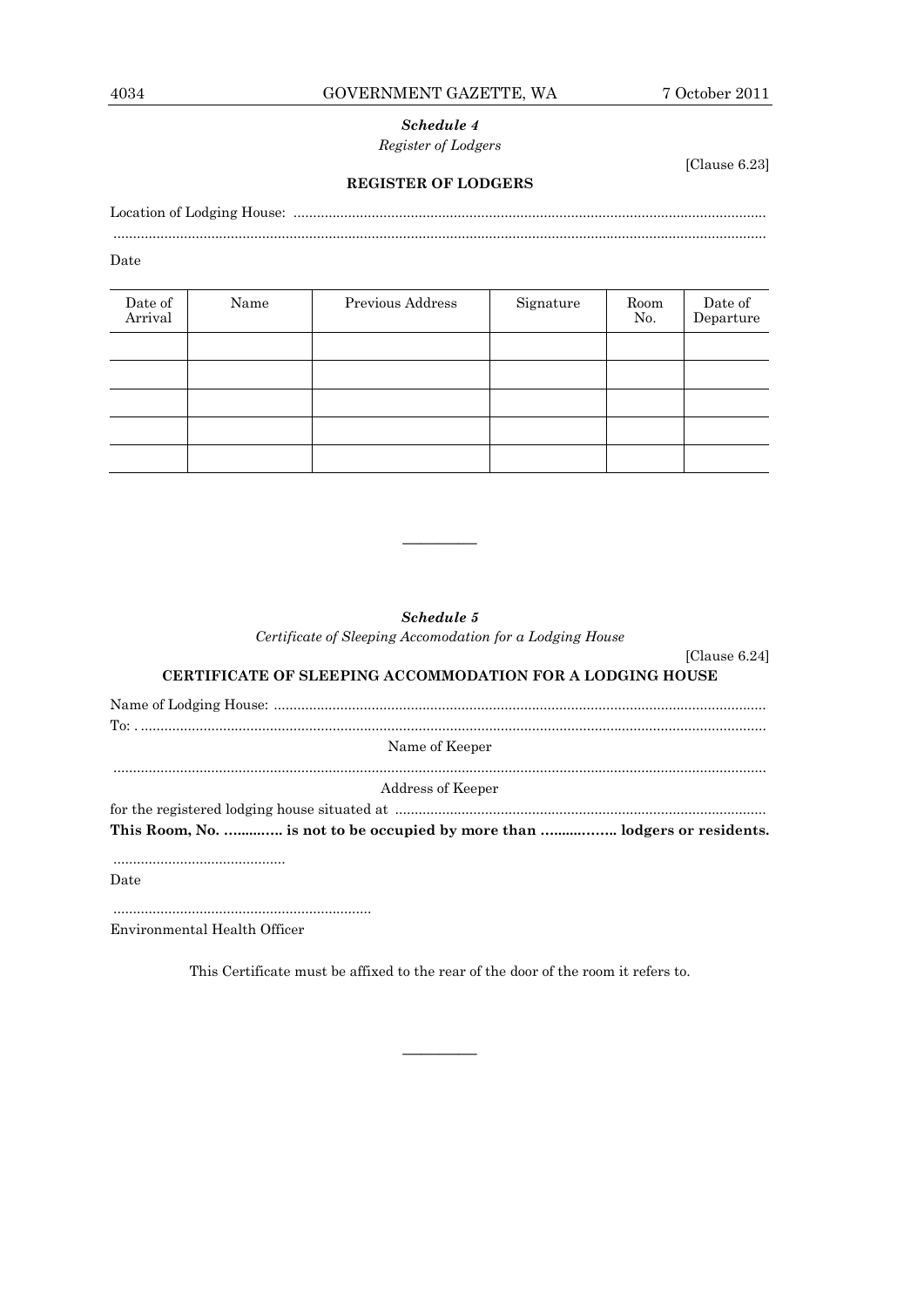# 4035

# Schedule 6

Application for Consent to establish an Offensive Trade

[Clause  $7.2(1)(c)$ ]

[Clause 7.5]

# APPLICATION FOR CONSENT TO ESTABLISH AN OFFENSIVE TRADE

| To: Chief Executive Officer<br>Shire of Kalamunda                                                                                         |
|-------------------------------------------------------------------------------------------------------------------------------------------|
|                                                                                                                                           |
| Full Name of Applicant/s                                                                                                                  |
|                                                                                                                                           |
| Residential Address of Applicant/s                                                                                                        |
| apply for consent to establish an offensive trade being-                                                                                  |
|                                                                                                                                           |
| Description of Offensive Trade                                                                                                            |
|                                                                                                                                           |
| Location of the House or Premises                                                                                                         |
|                                                                                                                                           |
| Date of Advertisement                                                                                                                     |
|                                                                                                                                           |
| Plans and specifications of the buildings proposed to be used or erected in connection with the<br>proposed offensive trade are attached. |
|                                                                                                                                           |
| Signature of Applicant/s                                                                                                                  |
| Date                                                                                                                                      |

# **Schedule 7**

Application for Registration of Premises for Offensive Trade

| <b>APPLICATION FOR REGISTRATION OF PREMISES FOR OFFENSIVE TRADE</b>                          |  |  |  |  |
|----------------------------------------------------------------------------------------------|--|--|--|--|
| To: Chief Executive Officer<br>Shire of Kalamunda                                            |  |  |  |  |
|                                                                                              |  |  |  |  |
| Full Name of Applicant/s                                                                     |  |  |  |  |
|                                                                                              |  |  |  |  |
| Residential Address of Applicant/s                                                           |  |  |  |  |
|                                                                                              |  |  |  |  |
|                                                                                              |  |  |  |  |
| <b>Location of Premises</b>                                                                  |  |  |  |  |
| being premises in or upon which there is (or is to be) carried on an offensive trade, namely |  |  |  |  |
|                                                                                              |  |  |  |  |
|                                                                                              |  |  |  |  |
| Description of Offensive Trade                                                               |  |  |  |  |
|                                                                                              |  |  |  |  |
| The prescribed registration fee of \$  is attached.                                          |  |  |  |  |
|                                                                                              |  |  |  |  |
|                                                                                              |  |  |  |  |
| Signature of Applicant/s                                                                     |  |  |  |  |
| Date                                                                                         |  |  |  |  |